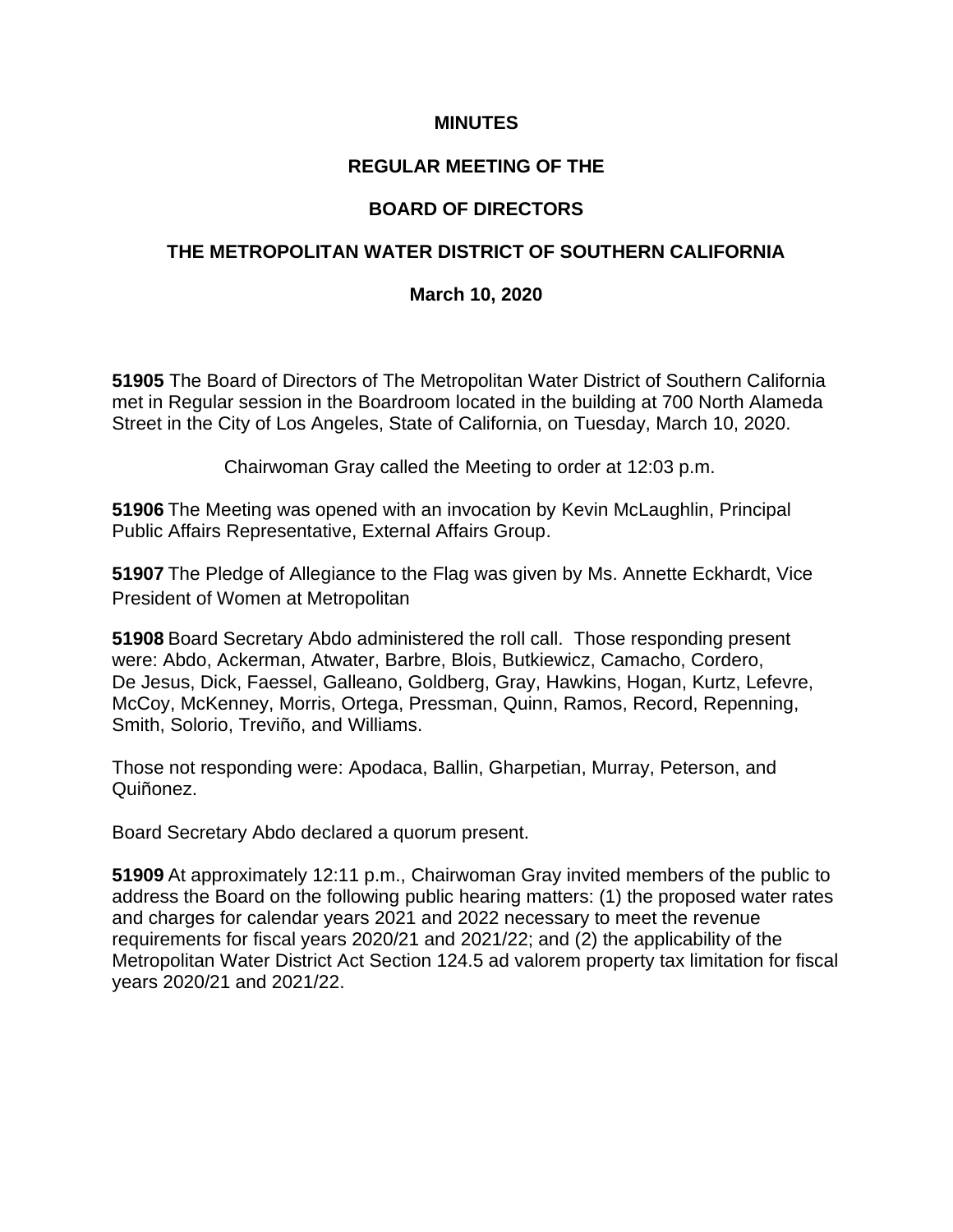|             | Moore                        | Clearance, Rev.                      | LA Ministery Pastor (LAMP)                                                                     |
|-------------|------------------------------|--------------------------------------|------------------------------------------------------------------------------------------------|
| 2           | Waymon                       | Baker, Min.                          | L.A. Ministers                                                                                 |
| 3<br>Δ<br>5 | Roy L.<br>Michael<br>Zohayor | Atkins, Pastor<br>Johnson<br>Jackson | <b>Tabernacle of Faith MBC</b><br>L.A. Ministery Pastor (LAMP)<br>L.A. Ministery Pastor (LAMP) |

Chairwoman closed the public hearing at 12:17 p.m.

**51910** Immediately following the public hearing, Chairwoman Gray invited members of the public to address the Board on matters within the Board's jurisdiction.

Jeannette Correa, spoke on behalf of Women at Metropolitan and Society of Women Engineers organizations.

General Manager Kightlinger acknowledged the Women of Metropolitan organization.

**51911** Chairwoman Gray called for a vote to approve the Minutes of the Meeting of February 11, 2020.

The minutes had been provided to each Director.

Director Morris moved, seconded by Director Ortega that the Board approve the foregoing Minutes.

Chairwoman Gray called for a vote to approve the Minutes of the Meeting of February 11, 2020.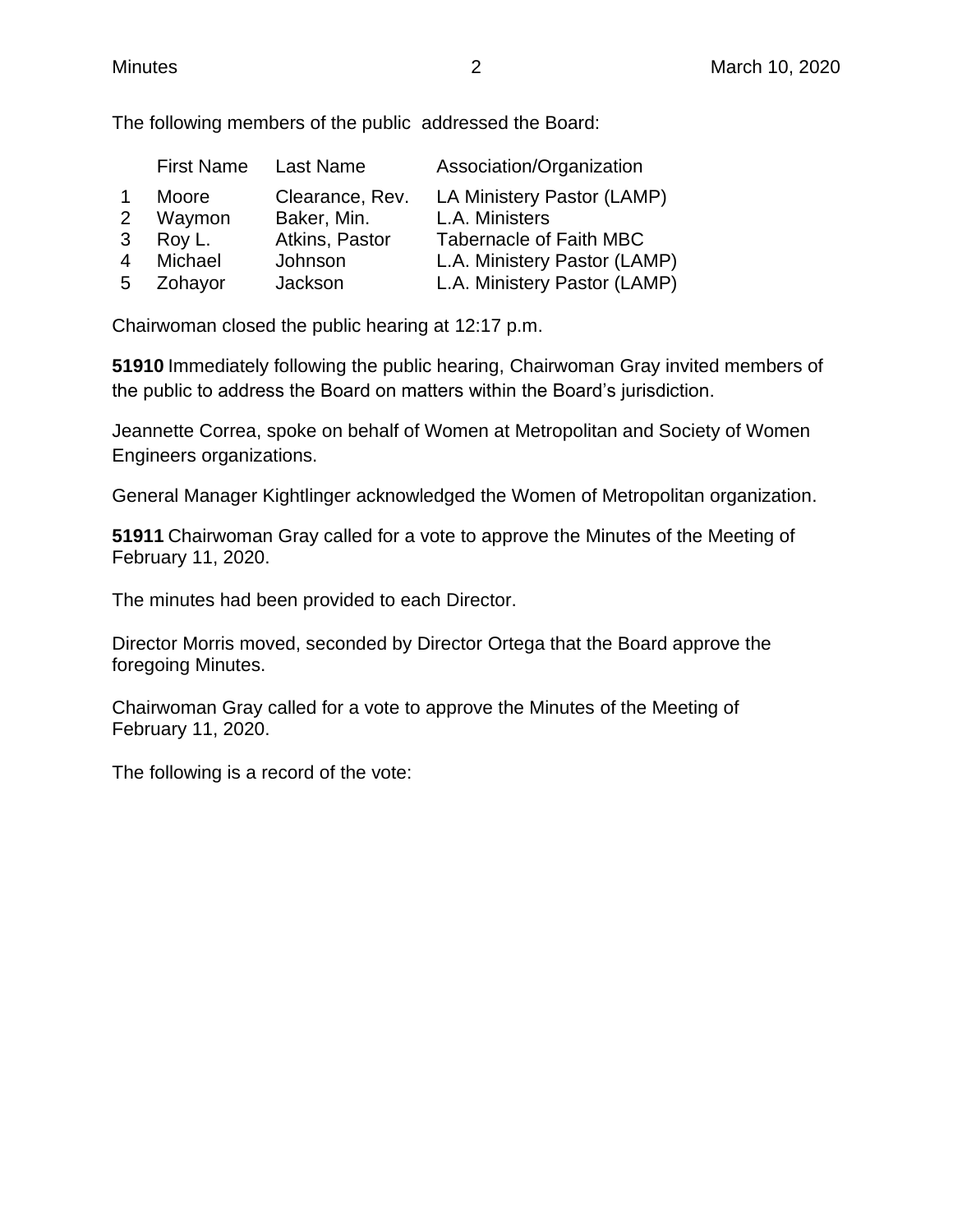| Record of Vote on Item 5A:               |                    |                          |                                    |                    |        |    |           |                |                |
|------------------------------------------|--------------------|--------------------------|------------------------------------|--------------------|--------|----|-----------|----------------|----------------|
|                                          |                    |                          |                                    |                    | Yes    |    | <b>No</b> |                | <b>Abstain</b> |
| <b>Member Agency</b>                     | <b>Total Votes</b> | <b>Director</b>          | <b>Present</b>                     | Yes                | Vote   | No | Vote      | <b>Abstain</b> | Vote           |
| Anaheim                                  |                    | 4857 Faessel             | x                                  | X                  | 4857   |    |           |                |                |
| <b>Beverly Hills</b>                     |                    | 3655 Pressman            | X                                  | x                  | 3655   |    |           |                |                |
| <b>Burbank</b>                           |                    | 2491 Ramos               | x                                  | x                  | 2491   |    |           |                |                |
| Calleguas Municipal Water District       | 10754 Blois        |                          | x                                  | X                  | 10754  |    |           |                |                |
| Central Basin Municipal Water District   |                    | 15556 Apodaca            |                                    |                    |        |    |           |                |                |
|                                          |                    | <b>Hawkins</b>           | x                                  | x                  | 15556  |    |           |                |                |
|                                          |                    |                          | Subtotal:                          |                    | 15556  |    |           |                |                |
| Compton                                  |                    | 488 McCoy                | X                                  | X                  | 488    |    |           |                |                |
| Eastern Municipal Water District         |                    | 8369 Record              | X                                  | $\pmb{\mathsf{x}}$ | 8369   |    |           |                |                |
| <b>Foothill Municipal Water District</b> |                    | 1951 Atwater             | $\pmb{\mathsf{X}}$                 | X                  | 1951   |    |           |                |                |
| Fullerton                                |                    | 2093 Ortega              | $\pmb{\mathsf{x}}$                 | X                  | 2093   |    |           |                |                |
| Glendale                                 |                    | 3358 Gharpetian          |                                    |                    |        |    |           |                |                |
| <b>Inland Empire Utilities Agency</b>    |                    | 11948 Camacho            | x                                  | x                  | 11948  |    |           |                |                |
| Las Virgenes                             |                    | 2615 Peterson            |                                    |                    |        |    |           |                |                |
| Long Beach                               |                    | 5304 Cordero             | x                                  | x                  | 5304   |    |           |                |                |
| Los Angeles                              |                    | 63788 Murray             |                                    |                    |        |    |           |                |                |
|                                          |                    | Vacant                   |                                    |                    |        |    |           |                |                |
|                                          |                    | Quinn                    | X                                  | X                  | 31894  |    |           |                |                |
|                                          |                    | Quiñonez                 |                                    |                    |        |    |           |                |                |
|                                          |                    | Repenning                | x                                  | x                  | 31894  |    |           |                |                |
|                                          |                    |                          | Subtotal:                          |                    | 63788  |    |           |                |                |
| Municipal Water Dist. of Orange County   |                    | 52516 Ackerman           | X                                  | X                  | 13129  |    |           |                |                |
|                                          |                    | <b>Barbre</b>            | X                                  | X                  | 13129  |    |           |                |                |
|                                          |                    | <b>Dick</b>              | $\pmb{\mathsf{x}}$                 | $\pmb{\mathsf{x}}$ | 13129  |    |           |                |                |
|                                          |                    | McKenney                 | $\pmb{\mathsf{x}}$                 | X                  | 13129  |    |           |                |                |
|                                          |                    |                          | Subtotal:                          |                    | 52516  |    |           |                |                |
| Pasadena                                 |                    | 3229 Kurtz               |                                    |                    | 3229   |    |           |                |                |
| San Diego County Water Authority         |                    | 53442 Butkiewicz         | x                                  | x                  | 13361  |    |           |                |                |
|                                          |                    | Goldberg                 | X                                  | x                  | 13361  |    |           |                |                |
|                                          |                    |                          | $\pmb{\mathsf{x}}$                 | $\pmb{\mathsf{x}}$ | 13361  |    |           |                |                |
|                                          |                    | Hogan<br>Smith           | $\pmb{\mathsf{x}}$<br>$\mathsf{x}$ | x                  | 13361  |    |           |                |                |
|                                          |                    |                          |                                    | X                  |        |    |           |                |                |
|                                          |                    |                          | Subtotal:                          |                    | 53442  |    |           |                |                |
| San Fernando<br>San Marino               |                    | 203 Ballin<br>683 Morris |                                    |                    |        |    |           |                |                |
|                                          |                    | 2775 Solorio             | x                                  | x                  | 683    |    |           |                |                |
| Santa Ana                                |                    |                          | x                                  | x                  | 2775   |    |           |                |                |
| Santa Monica                             |                    | 3925 Abdo                | x                                  | X                  | 3925   |    |           |                |                |
| Three Valleys Municipal Water District   |                    | 7205 De Jesus            | x                                  | X                  | 7205   |    |           |                |                |
| Torrance                                 |                    | 3053 Lefevre             | $\mathsf{x}$                       | x                  | 3053   |    |           |                |                |
| Upper San Gabriel Valley Mun. Wat. Di    |                    | 11016 Treviño            | X                                  | x                  | 11016  |    |           |                |                |
| West Basin Municipal Water District      |                    | 21322 Williams           | $\mathsf{x}$                       | $\pmb{\mathsf{x}}$ | 10661  |    |           |                |                |
|                                          |                    | Grav                     | x                                  | x                  | 10661  |    |           |                |                |
|                                          |                    |                          | Subtotal:                          |                    | 21322  |    |           |                |                |
| Western Municipal Water District         |                    | 11109 Galleano           | x                                  | x                  | 11109  |    |           |                |                |
| Total                                    | 307705             |                          |                                    |                    | 301529 |    |           |                |                |
| Absent                                   | 6176               |                          |                                    |                    |        |    |           |                |                |

The motion to approve the Minutes of February 11, 2020, passed by a vote of 301,529 ayes, and 6,176 absent.

**51912** A written report of events attended by Directors at Metropolitan's expense during the month of February was distributed.

The following Directors requested amendments to the report on their behalf:

1. Director Blois on February 20, 2020 attended Delta Conveyance Authority Meeting, Sacramento.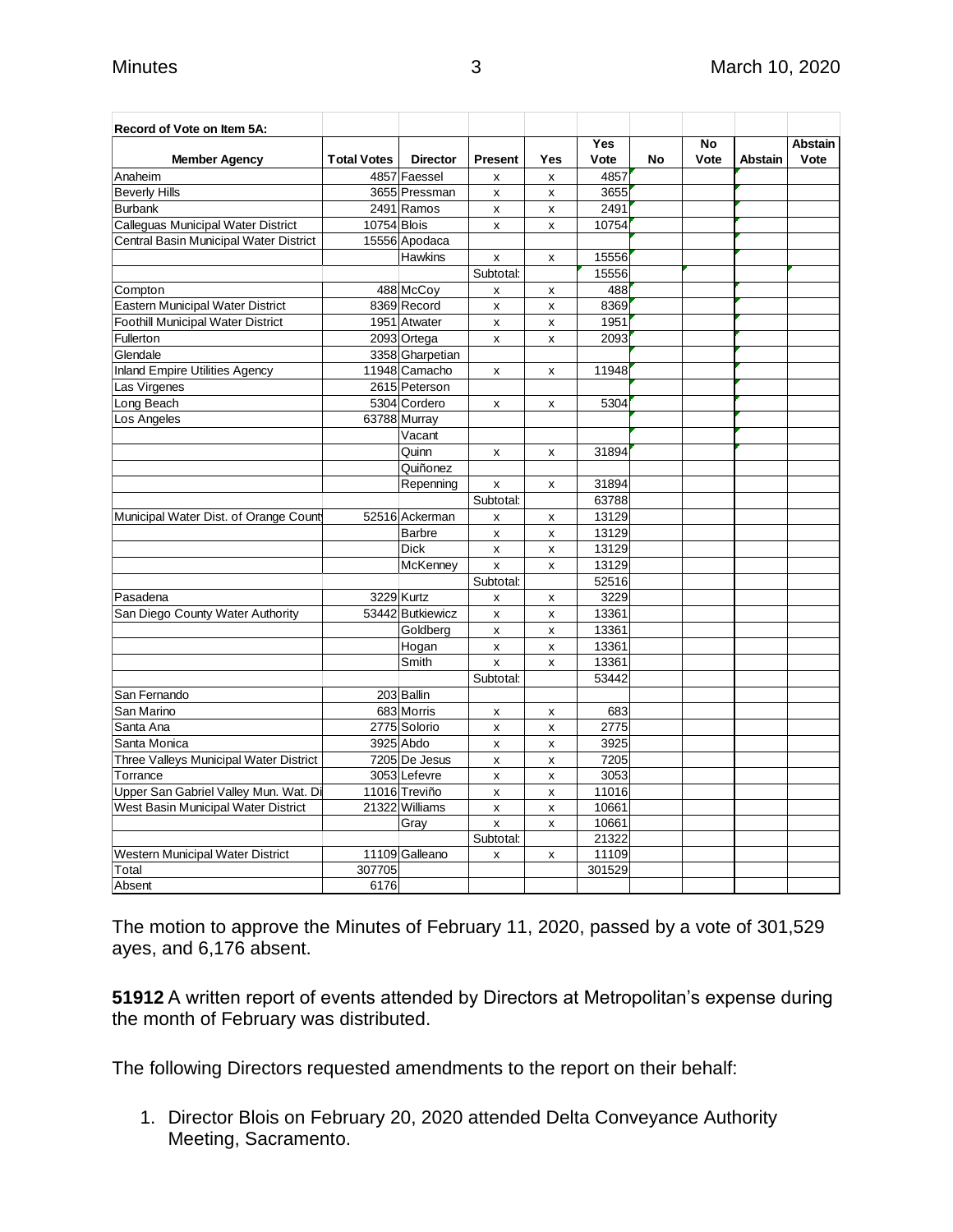- 2. Director Record on February 5, 2020 attended meeting with Governor Newsom and Chairwoman Gray, Sacramento; and February 20, 2020 Delta Conveyance Finance Authority Meeting, Sacramento.
- 3. Director Abdo from March 5-8, 2020 attended Local Government Commission Policymakers Conference, Yosemite.

**51913** Chairwoman Gray acknowledged Director John T. Morris, city of San Marino, for his 30 years of leadership and service to Metropolitan's Board of Directors by presenting him with his 30-year pin and commemorative plaque.

**51914** Chairwoman Gray announced there were no changes to the committee assignments at this time.

**51915** Chairwoman Gray called for a vote to approve a Commendatory Resolution for Director Paskett representing the City of Los Angles, as set forth in Agenda Item 5E.

Director Camacho moved, seconded by Director Repenning that the Board approve a Commendatory Resolution for Director Paskett.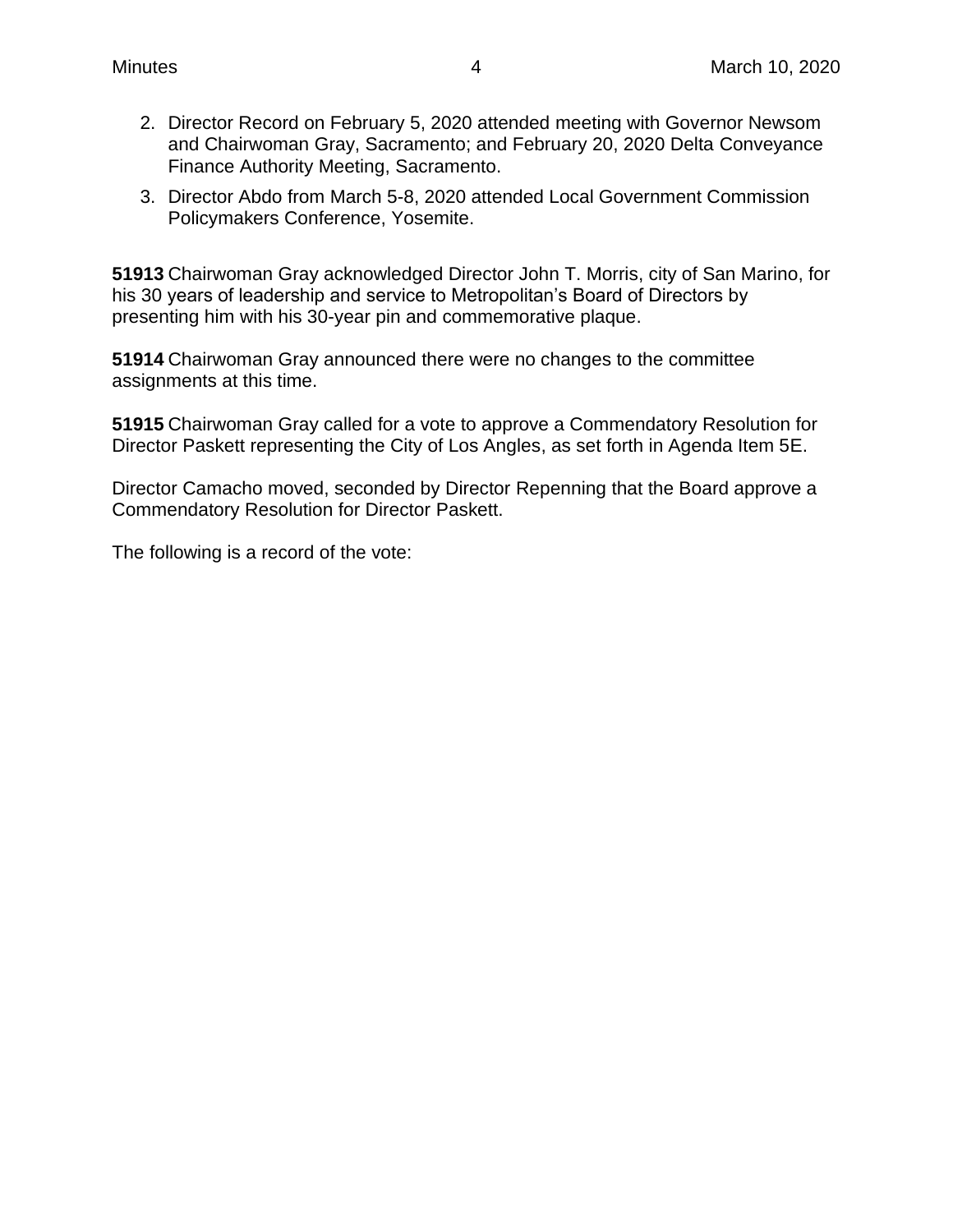| Record of Vote on Item 5E:               |                    |                  |                |              |            |    |      |                |         |
|------------------------------------------|--------------------|------------------|----------------|--------------|------------|----|------|----------------|---------|
|                                          |                    |                  |                |              | <b>Yes</b> |    | No   |                | Abstain |
| <b>Member Agency</b>                     | <b>Total Votes</b> | <b>Director</b>  | <b>Present</b> | Yes          | Vote       | No | Vote | <b>Abstain</b> | Vote    |
| Anaheim                                  |                    | 4857 Faessel     | X              | x            | 4857       |    |      |                |         |
| <b>Beverly Hills</b>                     |                    | 3655 Pressman    | x              | x            | 3655       |    |      |                |         |
| <b>Burbank</b>                           |                    | 2491 Ramos       | x              | x            | 2491       |    |      |                |         |
| Calleguas Municipal Water District       | 10754 Blois        |                  | x              | x            | 10754      |    |      |                |         |
| Central Basin Municipal Water Distr      |                    | 15556 Apodaca    |                |              |            |    |      |                |         |
|                                          |                    | <b>Hawkins</b>   | $\pmb{\times}$ | x            | 15556      |    |      |                |         |
|                                          |                    |                  | Subtotal:      |              | 15556      |    |      |                |         |
| Compton                                  |                    | 488 McCoy        | x              | x            | 488        |    |      |                |         |
| Eastern Municipal Water District         |                    | 8369 Record      | X              | X            | 8369       |    |      |                |         |
| <b>Foothill Municipal Water District</b> |                    | 1951 Atwater     | X              | x            | 1951       |    |      |                |         |
| Fullerton                                |                    | 2093 Ortega      | X              | X            | 2093       |    |      |                |         |
| Glendale                                 |                    | 3358 Gharpetian  |                |              |            |    |      |                |         |
| <b>Inland Empire Utilities Agency</b>    |                    | 11948 Camacho    | x              | x            | 11948      |    |      |                |         |
| Las Virgenes                             |                    | 2615 Peterson    |                |              |            |    |      |                |         |
| Long Beach                               |                    | 5304 Cordero     | x              | x            | 5304       |    |      |                |         |
| Los Angeles                              |                    | 63788 Murray     |                |              |            |    |      |                |         |
|                                          |                    | Vacant           |                |              |            |    |      |                |         |
|                                          |                    | Quinn            | X              | X            | 31894      |    |      |                |         |
|                                          |                    | Quiñonez         |                |              |            |    |      |                |         |
|                                          |                    | Repenning        | x              | x            | 31894      |    |      |                |         |
|                                          |                    |                  | Subtotal:      |              | 63788      |    |      |                |         |
| Municipal Water Dist. of Orange Co       |                    | 52516 Ackerman   | X              | X            | 13129      |    |      |                |         |
|                                          |                    | <b>Barbre</b>    | X              | X            | 13129      |    |      |                |         |
|                                          |                    | <b>Dick</b>      | x              | x            | 13129      |    |      |                |         |
|                                          |                    | McKenney         | $\mathsf{x}$   | x            | 13129      |    |      |                |         |
|                                          |                    |                  | Subtotal:      |              | 52516      |    |      |                |         |
| Pasadena                                 |                    | 3229 Kurtz       |                |              | 3229       |    |      |                |         |
| San Diego County Water Authority         |                    | 53442 Butkiewicz | x              | X            | 13361      |    |      |                |         |
|                                          |                    |                  | x              | x            | 13361      |    |      |                |         |
|                                          |                    | Goldberg         | X              | $\mathsf{x}$ |            |    |      |                |         |
|                                          |                    | Hogan<br>Smith   | x              | x            | 13361      |    |      |                |         |
|                                          |                    |                  | $\mathsf{x}$   | X            | 13361      |    |      |                |         |
|                                          |                    |                  | Subtotal:      |              | 53442      |    |      |                |         |
| San Fernando                             |                    | 203 Ballin       |                |              |            |    |      |                |         |
| San Marino                               |                    | 683 Morris       | X              | X            | 683        |    |      |                |         |
| Santa Ana                                |                    | 2775 Solorio     | X              | X            | 2775       |    |      |                |         |
| Santa Monica                             |                    | 3925 Abdo        | x              | x            | 3925       |    |      |                |         |
| Three Valleys Municipal Water Distr      |                    | 7205 De Jesus    | x              | x            | 7205       |    |      |                |         |
| Torrance                                 |                    | 3053 Lefevre     | X              | X            | 3053       |    |      |                |         |
| Upper San Gabriel Valley Mun. Wat        |                    | 11016 Treviño    | X              | X            | 11016      |    |      |                |         |
| West Basin Municipal Water District      |                    | 21322 Williams   | x              | X            | 10661      |    |      |                |         |
|                                          |                    | Gray             | X              | X            | 10661      |    |      |                |         |
|                                          |                    |                  | Subtotal:      |              | 21322      |    |      |                |         |
| Western Municipal Water District         |                    | 11109 Galleano   | X              | X            | 11109      |    |      |                |         |
| Total                                    | 307705             |                  |                |              | 301529     |    |      |                |         |
| Absent                                   | 6176               |                  |                |              |            |    |      |                |         |

The motion to approve the commendatory resolution for Director Paskett passed by a vote of 301,529 ayes, and 6,176 absent.

**51916** Chairwoman Gray referred to her written monthly report, which was distributed to the Board.

Chairwoman Gray had nothing further to add to her report.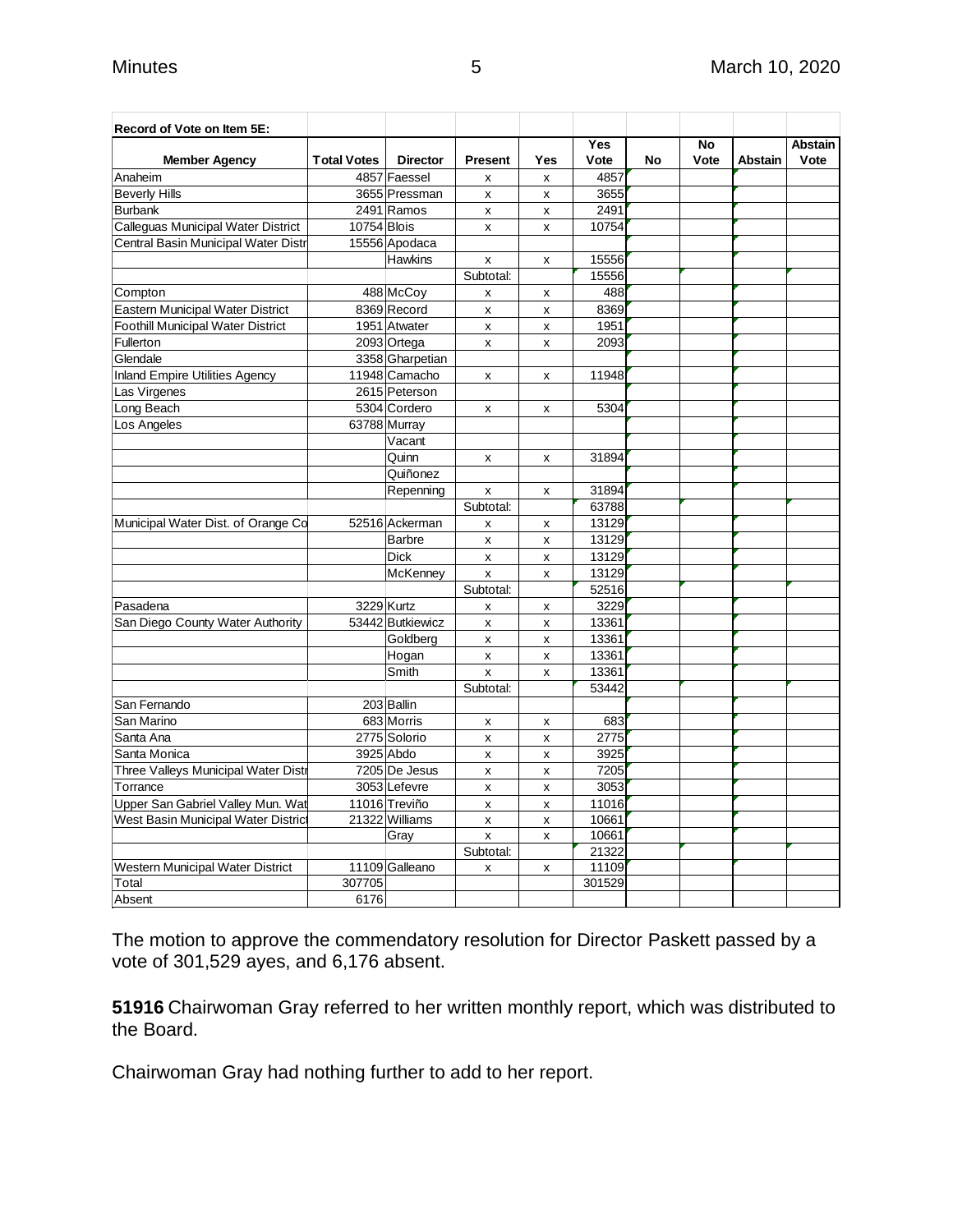Chairwoman also reported that she attended a Congressional Field Hearing regarding Army Corps of Engineers issues and the Water Resources Development Act on March 6, 2020, where she was invited to speak on behalf of Metropolitan. The event was also attended by several members of Congress, Los Angeles Mayor Garcetti, and Los Angeles Supervisor Solis. Metropolitan Board Members Butkiewicz, DeJesus, Kurtz, McKenney, and Treviño were also in attendance.

Chairwoman Gray took the Department Heads Reports out of order as follows:

**51917** General Counsel Scully had nothing to add to her report.

**51918** General Auditor Riss had nothing to add to his report.

**51919** Ethics Officer Salinas reminded the Board members that their filing of the Form 700 is due April 1, 2020 and Ethics Office staff is available for their assistance if needed.

**51920** Regarding matters relating to Metropolitan's operations and activities, General Manager Kightlinger announced his plans for retirement at the end of 2020.

Additional information on the General Manager's activities may be found in his written monthly report.

**51921** Chairwoman Gray called for a vote to approve Consent Calendar Items 7-1 through 7-3 **(M.I. 51922 through M.I. 51924**).

Director Treviño moved, seconded by Director Morris, that the Board approve the Consent Calendar Items 7-1 through 7-3 (**M.I. 51922 through M.I. 51924)** as follows:

**51922** Authorize an agreement with Questica Ltd. not-to-exceed \$700,000 for the design, development, and deployment of a cloud-based Budget Planning and Analysis Application, as set forth in Agenda Item 7-1 board letter.

**51923** Adopt the CEQA determination that the proposed project was previously addressed in the approved 2014 Mitigated Negative Declaration and related CEQA actions, and authorize extension of the existing lease for the property on 2750 Bristol Street in Costa Mesa, CA in an amount not-to-exceed \$160,000 for an 18-month term, for use as a construction staging and storage site, as set forth in Agenda Item 7-2 board letter.

**51924** Review and consider the Coachella Valley Mountains Conservancy adopted the Long Canyon Trail Improvement Project Mitigated Negative Declaration and take related CEQA actions and authorize the granting of a year-to-year license to the Coachella Valley Mountains Conservancy, as set forth in Agenda Item 7-3 board letter.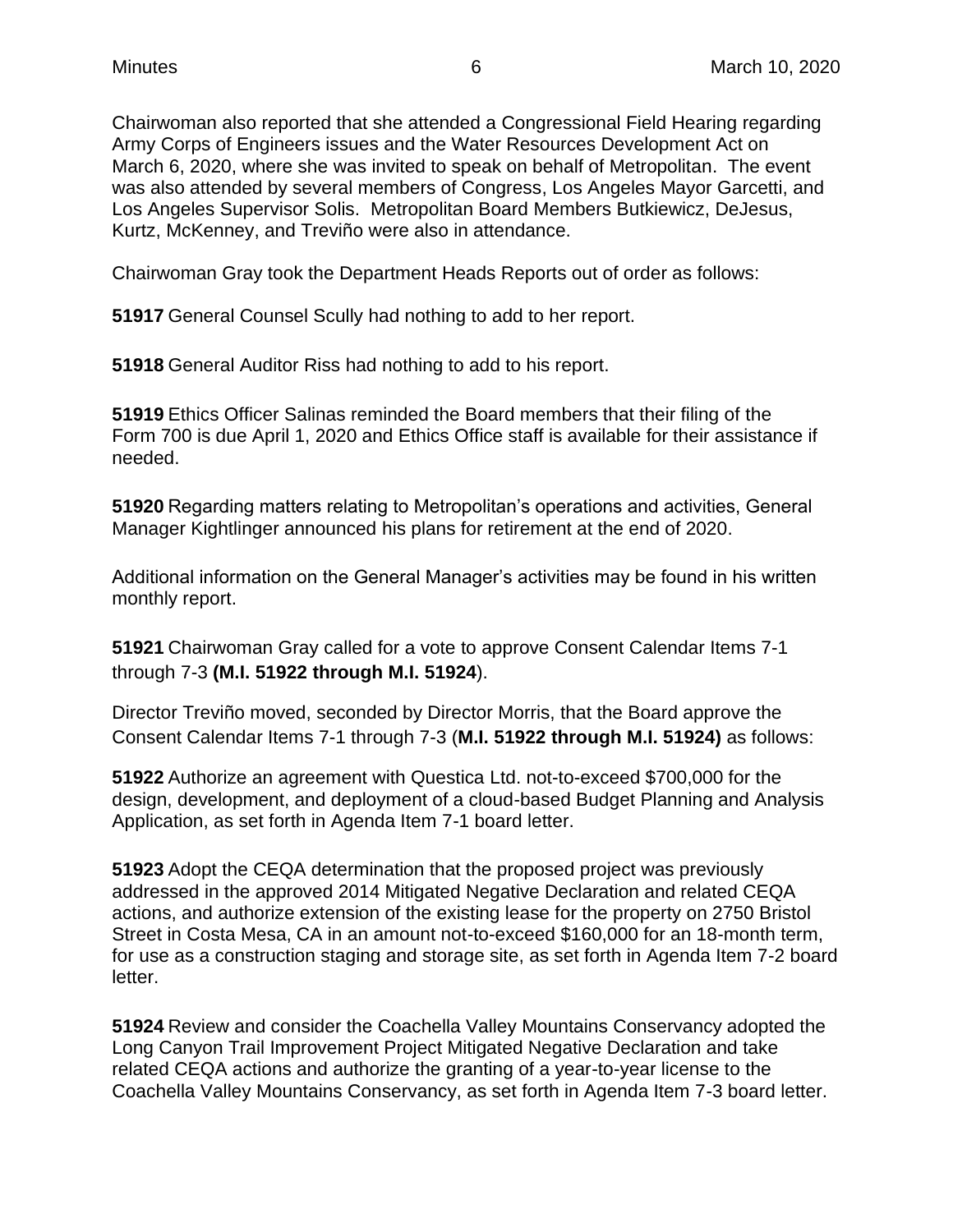T

| <b>Total Votes</b> | <b>Director</b><br>4857 Faessel<br>3655 Pressman<br>2491 Ramos<br>10754 Blois<br>15556 Apodaca<br><b>Hawkins</b> | Present<br>X<br>x<br>x<br>x<br>x<br>Subtotal:                                                                                                                                                                                                                                                                                                                                    | Yes<br>x<br>x<br>x<br>x<br>X                                                                    | <b>Yes</b><br>Vote<br>4857<br>3655<br>2491<br>10754 | No                                                                                                                                                                        | No<br>Vote | Abstain | <b>Abstain</b><br>Vote |
|--------------------|------------------------------------------------------------------------------------------------------------------|----------------------------------------------------------------------------------------------------------------------------------------------------------------------------------------------------------------------------------------------------------------------------------------------------------------------------------------------------------------------------------|-------------------------------------------------------------------------------------------------|-----------------------------------------------------|---------------------------------------------------------------------------------------------------------------------------------------------------------------------------|------------|---------|------------------------|
|                    |                                                                                                                  |                                                                                                                                                                                                                                                                                                                                                                                  |                                                                                                 |                                                     |                                                                                                                                                                           |            |         |                        |
|                    |                                                                                                                  |                                                                                                                                                                                                                                                                                                                                                                                  |                                                                                                 |                                                     |                                                                                                                                                                           |            |         |                        |
|                    |                                                                                                                  |                                                                                                                                                                                                                                                                                                                                                                                  |                                                                                                 |                                                     |                                                                                                                                                                           |            |         |                        |
|                    |                                                                                                                  |                                                                                                                                                                                                                                                                                                                                                                                  |                                                                                                 |                                                     |                                                                                                                                                                           |            |         |                        |
|                    |                                                                                                                  |                                                                                                                                                                                                                                                                                                                                                                                  |                                                                                                 |                                                     |                                                                                                                                                                           |            |         |                        |
|                    |                                                                                                                  |                                                                                                                                                                                                                                                                                                                                                                                  |                                                                                                 |                                                     |                                                                                                                                                                           |            |         |                        |
|                    |                                                                                                                  |                                                                                                                                                                                                                                                                                                                                                                                  |                                                                                                 | 15556                                               |                                                                                                                                                                           |            |         |                        |
|                    |                                                                                                                  |                                                                                                                                                                                                                                                                                                                                                                                  |                                                                                                 | 15556                                               |                                                                                                                                                                           |            |         |                        |
|                    | 488 McCoy                                                                                                        | x                                                                                                                                                                                                                                                                                                                                                                                | х                                                                                               | 488                                                 |                                                                                                                                                                           |            |         |                        |
|                    | 8369 Record                                                                                                      | X                                                                                                                                                                                                                                                                                                                                                                                | X                                                                                               | 8369                                                |                                                                                                                                                                           |            |         |                        |
|                    | 1951 Atwater                                                                                                     | x                                                                                                                                                                                                                                                                                                                                                                                | x                                                                                               | 1951                                                |                                                                                                                                                                           |            |         |                        |
|                    |                                                                                                                  | x                                                                                                                                                                                                                                                                                                                                                                                | x                                                                                               | 2093                                                |                                                                                                                                                                           |            |         |                        |
|                    |                                                                                                                  |                                                                                                                                                                                                                                                                                                                                                                                  |                                                                                                 |                                                     |                                                                                                                                                                           |            |         |                        |
|                    |                                                                                                                  | x                                                                                                                                                                                                                                                                                                                                                                                | x                                                                                               | 11948                                               |                                                                                                                                                                           |            |         |                        |
|                    |                                                                                                                  |                                                                                                                                                                                                                                                                                                                                                                                  |                                                                                                 |                                                     |                                                                                                                                                                           |            |         |                        |
|                    |                                                                                                                  | x                                                                                                                                                                                                                                                                                                                                                                                | x                                                                                               | 5304                                                |                                                                                                                                                                           |            |         |                        |
|                    |                                                                                                                  |                                                                                                                                                                                                                                                                                                                                                                                  |                                                                                                 |                                                     |                                                                                                                                                                           |            |         |                        |
|                    | Vacant                                                                                                           |                                                                                                                                                                                                                                                                                                                                                                                  |                                                                                                 |                                                     |                                                                                                                                                                           |            |         |                        |
|                    | Quinn                                                                                                            | x                                                                                                                                                                                                                                                                                                                                                                                | x                                                                                               | 31894                                               |                                                                                                                                                                           |            |         |                        |
|                    | Quiñonez                                                                                                         |                                                                                                                                                                                                                                                                                                                                                                                  |                                                                                                 |                                                     |                                                                                                                                                                           |            |         |                        |
|                    | Repenning                                                                                                        | x                                                                                                                                                                                                                                                                                                                                                                                | x                                                                                               | 31894                                               |                                                                                                                                                                           |            |         |                        |
|                    |                                                                                                                  | Subtotal:                                                                                                                                                                                                                                                                                                                                                                        |                                                                                                 | 63788                                               |                                                                                                                                                                           |            |         |                        |
|                    |                                                                                                                  | x                                                                                                                                                                                                                                                                                                                                                                                | х                                                                                               |                                                     |                                                                                                                                                                           |            |         |                        |
|                    |                                                                                                                  | X                                                                                                                                                                                                                                                                                                                                                                                | x                                                                                               |                                                     |                                                                                                                                                                           |            |         |                        |
|                    | <b>Dick</b>                                                                                                      | x                                                                                                                                                                                                                                                                                                                                                                                | x                                                                                               |                                                     |                                                                                                                                                                           |            |         |                        |
|                    |                                                                                                                  | X                                                                                                                                                                                                                                                                                                                                                                                | X                                                                                               |                                                     |                                                                                                                                                                           |            |         |                        |
|                    |                                                                                                                  |                                                                                                                                                                                                                                                                                                                                                                                  |                                                                                                 |                                                     |                                                                                                                                                                           |            |         |                        |
|                    |                                                                                                                  |                                                                                                                                                                                                                                                                                                                                                                                  | х                                                                                               |                                                     |                                                                                                                                                                           |            |         |                        |
|                    |                                                                                                                  |                                                                                                                                                                                                                                                                                                                                                                                  |                                                                                                 |                                                     |                                                                                                                                                                           |            |         |                        |
|                    |                                                                                                                  |                                                                                                                                                                                                                                                                                                                                                                                  |                                                                                                 |                                                     |                                                                                                                                                                           |            |         |                        |
|                    |                                                                                                                  |                                                                                                                                                                                                                                                                                                                                                                                  |                                                                                                 |                                                     |                                                                                                                                                                           |            |         |                        |
|                    |                                                                                                                  |                                                                                                                                                                                                                                                                                                                                                                                  |                                                                                                 |                                                     |                                                                                                                                                                           |            |         |                        |
|                    |                                                                                                                  |                                                                                                                                                                                                                                                                                                                                                                                  |                                                                                                 |                                                     |                                                                                                                                                                           |            |         |                        |
|                    |                                                                                                                  |                                                                                                                                                                                                                                                                                                                                                                                  |                                                                                                 |                                                     |                                                                                                                                                                           |            |         |                        |
|                    |                                                                                                                  |                                                                                                                                                                                                                                                                                                                                                                                  |                                                                                                 |                                                     |                                                                                                                                                                           |            |         |                        |
|                    |                                                                                                                  |                                                                                                                                                                                                                                                                                                                                                                                  |                                                                                                 |                                                     |                                                                                                                                                                           |            |         |                        |
|                    |                                                                                                                  |                                                                                                                                                                                                                                                                                                                                                                                  |                                                                                                 |                                                     |                                                                                                                                                                           |            |         |                        |
|                    |                                                                                                                  |                                                                                                                                                                                                                                                                                                                                                                                  |                                                                                                 |                                                     |                                                                                                                                                                           |            |         |                        |
|                    |                                                                                                                  |                                                                                                                                                                                                                                                                                                                                                                                  |                                                                                                 |                                                     |                                                                                                                                                                           |            |         |                        |
|                    |                                                                                                                  |                                                                                                                                                                                                                                                                                                                                                                                  |                                                                                                 |                                                     |                                                                                                                                                                           |            |         |                        |
|                    | Grav                                                                                                             | x                                                                                                                                                                                                                                                                                                                                                                                | x                                                                                               | 10661                                               |                                                                                                                                                                           |            |         |                        |
|                    |                                                                                                                  |                                                                                                                                                                                                                                                                                                                                                                                  |                                                                                                 |                                                     |                                                                                                                                                                           |            |         |                        |
|                    |                                                                                                                  | х                                                                                                                                                                                                                                                                                                                                                                                | х                                                                                               |                                                     |                                                                                                                                                                           |            |         |                        |
|                    |                                                                                                                  |                                                                                                                                                                                                                                                                                                                                                                                  |                                                                                                 | 301529                                              |                                                                                                                                                                           |            |         |                        |
|                    |                                                                                                                  |                                                                                                                                                                                                                                                                                                                                                                                  |                                                                                                 |                                                     |                                                                                                                                                                           |            |         |                        |
|                    |                                                                                                                  | 2093 Ortega<br>3358 Gharpetian<br>11948 Camacho<br>2615 Peterson<br>5304 Cordero<br>63788 Murray<br>52516 Ackerman<br><b>Barbre</b><br>McKenney<br>3229 Kurtz<br>53442 Butkiewicz<br>Goldberg<br>Hogan<br>Smith<br>203 Ballin<br>683 Morris<br>2775 Solorio<br>3925 Abdo<br>7205 De Jesus<br>3053 Lefevre<br>11016 Treviño<br>21322 Williams<br>11109 Galleano<br>307705<br>6176 | Subtotal:<br>x<br>x<br>x<br>X<br>x<br>Subtotal:<br>x<br>x<br>X<br>x<br>x<br>x<br>X<br>Subtotal: | x<br>x<br>х<br>x<br>х<br>x<br>x<br>х<br>x<br>x<br>x | 13129<br>13129<br>13129<br>13129<br>52516<br>3229<br>13361<br>13361<br>13361<br>13361<br>53442<br>683<br>2775<br>3925<br>7205<br>3053<br>11016<br>10661<br>21322<br>11109 |            |         |                        |

## The following is a record of the vote: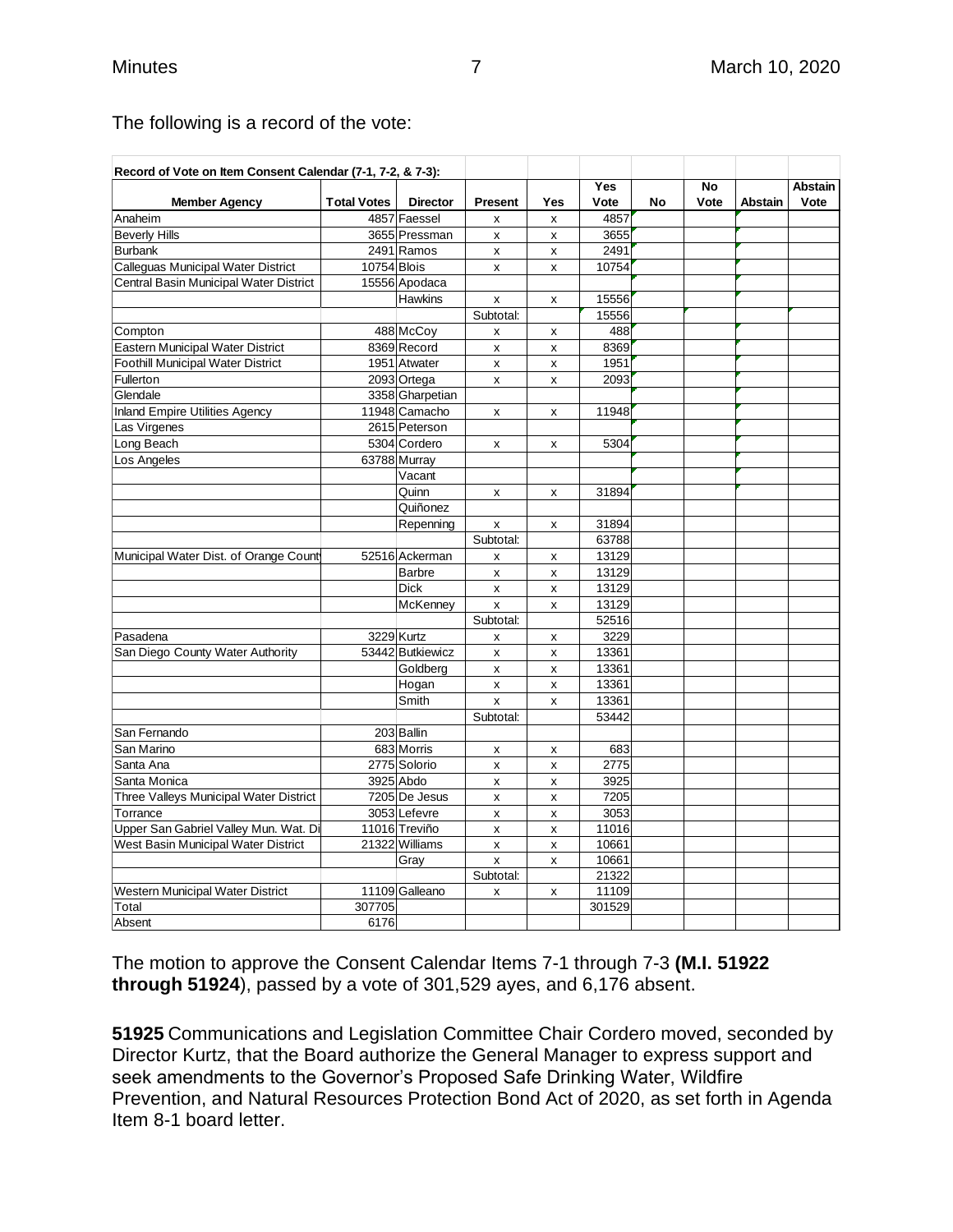# The following is a record of the vote:

| Record of Vote on Item 8-1:              |                    |                  |                           |                           |            |    |       |         |         |
|------------------------------------------|--------------------|------------------|---------------------------|---------------------------|------------|----|-------|---------|---------|
|                                          |                    |                  |                           |                           | <b>Yes</b> |    | No    |         | Abstain |
| <b>Member Agency</b>                     | <b>Total Votes</b> | <b>Director</b>  | <b>Present</b>            | Yes                       | Vote       | No | Vote  | Abstain | Vote    |
| Anaheim                                  |                    | 4857 Faessel     | $\boldsymbol{\mathsf{x}}$ | X                         | 4857       |    |       |         |         |
| <b>Beverly Hills</b>                     |                    | 3655 Pressman    | $\pmb{\mathsf{x}}$        | $\pmb{\mathsf{x}}$        | 3655       |    |       |         |         |
| <b>Burbank</b>                           |                    | 2491 Ramos       | x                         | x                         | 2491       |    |       |         |         |
| Calleguas Municipal Water District       | 10754 Blois        |                  | x                         | x                         | 10754      |    |       |         |         |
| Central Basin Municipal Water District   |                    | 15556 Apodaca    |                           |                           |            |    |       |         |         |
|                                          |                    | <b>Hawkins</b>   | X                         | x                         | 15556      |    |       |         |         |
|                                          |                    |                  | Subtotal:                 |                           | 15556      |    |       |         |         |
| Compton                                  |                    | 488 McCoy        | X                         | x                         | 488        |    |       |         |         |
| <b>Eastern Municipal Water District</b>  |                    | 8369 Record      | x                         | x                         | 8369       |    |       |         |         |
| <b>Foothill Municipal Water District</b> |                    | 1951 Atwater     | $\pmb{\mathsf{x}}$        | x                         | 1951       |    |       |         |         |
| Fullerton                                |                    | 2093 Ortega      | $\mathsf{x}$              | X                         | 2093       |    |       |         |         |
| Glendale                                 |                    | 3358 Gharpetian  |                           |                           |            |    |       |         |         |
| <b>Inland Empire Utilities Agency</b>    |                    | 11948 Camacho    | X                         | X                         | 11948      |    |       |         |         |
| Las Virgenes                             |                    | 2615 Peterson    |                           |                           |            |    |       |         |         |
| Long Beach                               |                    | 5304 Cordero     | X                         | x                         | 5304       |    |       |         |         |
| Los Angeles                              |                    | 63788 Murray     |                           |                           |            |    |       |         |         |
|                                          |                    | Vacant           |                           |                           |            |    |       |         |         |
|                                          |                    | Quinn            | х                         | X                         | 31894      |    |       |         |         |
|                                          |                    | Quiñonez         |                           |                           |            |    |       |         |         |
|                                          |                    | Repenning        | X                         | x                         | 31894      |    |       |         |         |
|                                          |                    |                  | Subtotal:                 |                           | 63788      |    |       |         |         |
| Municipal Water Dist. of Orange Count    |                    | 52516 Ackerman   | $\pmb{\mathsf{x}}$        | X                         | 13129      |    |       |         |         |
|                                          |                    | <b>Barbre</b>    | $\pmb{\mathsf{x}}$        |                           |            | X  | 13129 |         |         |
|                                          |                    | <b>Dick</b>      | x                         | x                         | 13129      |    |       |         |         |
|                                          |                    | McKenney         | $\mathsf{x}$              | X                         | 13129      |    |       |         |         |
|                                          |                    |                  | Subtotal:                 |                           | 39387      |    | 13129 |         |         |
| Pasadena                                 |                    | 3229 Kurtz       | $\pmb{\mathsf{x}}$        | x                         | 3229       |    |       |         |         |
| San Diego County Water Authority         |                    | 53442 Butkiewicz | $\pmb{\mathsf{x}}$        | x                         | 13361      |    |       |         |         |
|                                          |                    | Goldberg         | x                         | x                         | 13361      |    |       |         |         |
|                                          |                    | Hogan            | $\pmb{\mathsf{x}}$        | x                         | 13361      |    |       |         |         |
|                                          |                    | Smith            | $\mathsf{x}$              | X                         | 13361      |    |       |         |         |
|                                          |                    |                  | Subtotal:                 |                           | 53442      |    |       |         |         |
| San Fernando                             |                    | 203 Ballin       |                           |                           |            |    |       |         |         |
| San Marino                               |                    | 683 Morris       | x                         | $\pmb{\times}$            | 683        |    |       |         |         |
| Santa Ana                                |                    | 2775 Solorio     | x                         | x                         | 2775       |    |       |         |         |
| Santa Monica                             |                    | 3925 Abdo        | $\boldsymbol{\mathsf{x}}$ | $\boldsymbol{\mathsf{x}}$ | 3925       |    |       |         |         |
| Three Valleys Municipal Water District   |                    | 7205 De Jesus    | x                         | x                         | 7205       |    |       |         |         |
| Torrance                                 |                    | 3053 Lefevre     | X                         | x                         | 3053       |    |       |         |         |
| Upper San Gabriel Valley Mun. Wat. Di    |                    | 11016 Treviño    | x                         | X                         | 11016      |    |       |         |         |
| West Basin Municipal Water District      |                    | 21322 Williams   | $\pmb{\times}$            | X                         | 10661      |    |       |         |         |
|                                          |                    | Gray             | $\mathsf{x}$              | x                         | 10661      |    |       |         |         |
|                                          |                    |                  | Subtotal:                 |                           | 21322      |    |       |         |         |
| Western Municipal Water District         |                    | 11109 Galleano   | X                         | x                         | 11109      |    |       |         |         |
| Total                                    | 307705             |                  |                           |                           | 288400     |    | 13129 |         |         |
| Absent                                   | 6176               |                  |                           |                           |            |    |       |         |         |

The motion to approve Agenda Item 8-1, passed by a vote of 288,400 ayes; 13,129 noes; and 6,176 absent.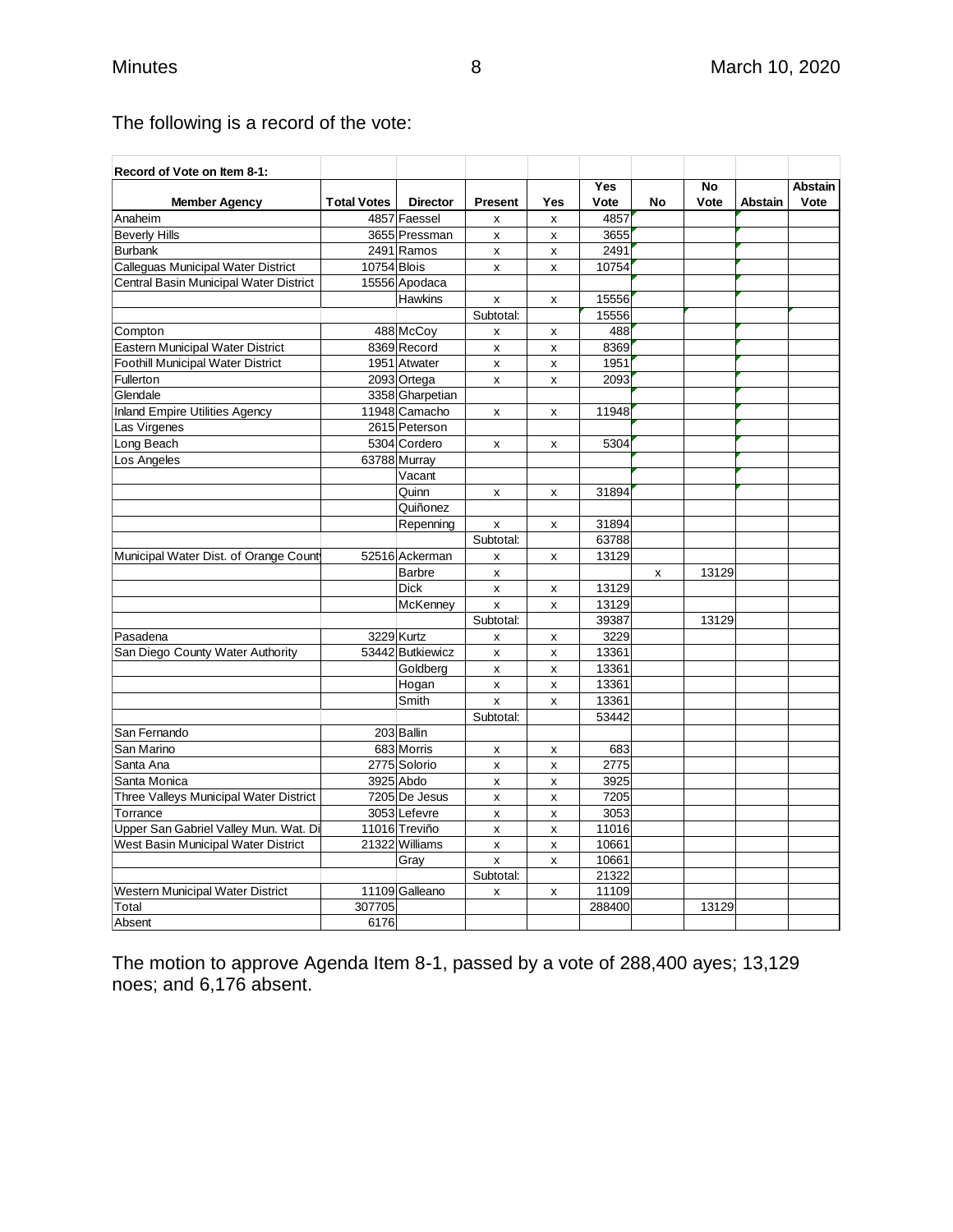**51926** Real Property and Asset Management Committee Chair Hogan moved, seconded by Director Morris, that the Board affirm the General Manager's determination that the parcels are surplus; and (a) authorize staff to dispose of the property in accordance with the Surplus Lands Act, contained in California Government Code Section 54220 et seq., at the market value as determined by the General Manager. If no offer is accepted thereunder, to market and sell the property through the means and procedures allowed by the Metropolitan Administrative Code, or as determined by the General Manager; and (b) add the proceeds from the sale to the DVL Recreational Appropriation No. 15334, as set forth in Agenda Item 8-2 board letter.

| Record of Vote on Item 8-2:              |                    |                  |                |                           |            |    |       |                |         |
|------------------------------------------|--------------------|------------------|----------------|---------------------------|------------|----|-------|----------------|---------|
|                                          |                    |                  |                |                           | <b>Yes</b> |    | No    |                | Abstain |
| <b>Member Agency</b>                     | <b>Total Votes</b> | <b>Director</b>  | <b>Present</b> | Yes                       | Vote       | No | Vote  | <b>Abstain</b> | Vote    |
| Anaheim                                  |                    | 4857 Faessel     | X              | x                         | 4857       |    |       |                |         |
| <b>Beverly Hills</b>                     |                    | 3655 Pressman    | X              | x                         | 3655       |    |       |                |         |
| <b>Burbank</b>                           |                    | 2491 Ramos       | X              | X                         | 2491       |    |       |                |         |
| Calleguas Municipal Water District       | 10754 Blois        |                  | X              | x                         | 10754      |    |       |                |         |
| Central Basin Municipal Water District   |                    | 15556 Apodaca    |                |                           |            |    |       |                |         |
|                                          |                    | Hawkins          | x              | x                         | 15556      |    |       |                |         |
|                                          |                    |                  | Subtotal:      |                           | 15556      |    |       |                |         |
| Compton                                  |                    | 488 McCoy        | x              | x                         | 488        |    |       |                |         |
| Eastern Municipal Water District         |                    | 8369 Record      | X              | x                         | 8369       |    |       |                |         |
| <b>Foothill Municipal Water District</b> |                    | 1951 Atwater     | $\mathsf{x}$   | $\mathsf{x}$              | 1951       |    |       |                |         |
| Fullerton                                |                    | 2093 Ortega      | x              | x                         | 2093       |    |       |                |         |
| Glendale                                 |                    | 3358 Gharpetian  |                |                           |            |    |       |                |         |
| <b>Inland Empire Utilities Agency</b>    |                    | 11948 Camacho    | x              | x                         | 11948      |    |       |                |         |
| Las Virgenes                             |                    | 2615 Peterson    |                |                           |            |    |       |                |         |
| Long Beach                               |                    | 5304 Cordero     | x              | x                         | 5304       |    |       |                |         |
| Los Angeles                              |                    | 63788 Murray     |                |                           |            |    |       |                |         |
|                                          |                    | Vacant           |                |                           |            |    |       |                |         |
|                                          |                    | Quinn            | X              | x                         | 31894      |    |       |                |         |
|                                          |                    | Quiñonez         |                |                           |            |    |       |                |         |
|                                          |                    | Repenning        | X              | x                         | 31894      |    |       |                |         |
|                                          |                    |                  | Subtotal:      |                           | 63788      |    |       |                |         |
| Municipal Water Dist. of Orange Count    |                    | 52516 Ackerman   | X              | x                         | 13129      |    |       |                |         |
|                                          |                    | <b>Barbre</b>    | X              | $\boldsymbol{\mathsf{x}}$ | 13129      |    |       |                |         |
|                                          |                    | <b>Dick</b>      | x              | X                         | 13129      |    |       |                |         |
|                                          |                    | McKenney         | X              | x                         | 13129      |    |       |                |         |
|                                          |                    |                  | Subtotal:      |                           | 52516      |    |       |                |         |
| Pasadena                                 |                    | 3229 Kurtz       | X              | X                         | 3229       |    |       |                |         |
| San Diego County Water Authority         |                    | 53442 Butkiewicz | $\mathsf{x}$   | $\pmb{\mathsf{x}}$        | 13361      |    |       |                |         |
|                                          |                    | Goldberg         | X              | x                         | 13361      |    |       |                |         |
|                                          |                    | Hogan            | x              | x                         | 13361      |    |       |                |         |
|                                          |                    | Smith            | $\mathsf{x}$   | x                         | 13361      |    |       |                |         |
|                                          |                    |                  | Subtotal:      |                           | 53442      |    |       |                |         |
| San Fernando                             |                    | 203 Ballin       |                |                           |            |    |       |                |         |
| San Marino                               |                    | 683 Morris       | x              | x                         | 683        |    |       |                |         |
| Santa Ana                                |                    | 2775 Solorio     | X              | x                         | 2775       |    |       |                |         |
| Santa Monica                             |                    | 3925 Abdo        | X              | X                         | 3925       |    |       |                |         |
| Three Valleys Municipal Water District   |                    | 7205 De Jesus    | X              | X                         | 7205       |    |       |                |         |
| Torrance                                 |                    | 3053 Lefevre     | X              | $\pmb{\mathsf{x}}$        | 3053       |    |       |                |         |
| Upper San Gabriel Valley Mun. Wat. Di    |                    | 11016 Treviño    | x              |                           |            | x  | 11016 |                |         |
| West Basin Municipal Water District      |                    | 21322 Williams   | x              | x                         | 10661      |    |       |                |         |
|                                          |                    | Gray             | X              | $\pmb{\mathsf{x}}$        | 10661      |    |       |                |         |
|                                          |                    |                  | Subtotal:      |                           | 21322      |    | 11016 |                |         |
| Western Municipal Water District         |                    | 11109 Galleano   | x              | x                         | 11109      |    |       |                |         |
| Total                                    | 307705             |                  |                |                           | 290513     |    | 11016 |                |         |
| Absent                                   | 6176               |                  |                |                           |            |    |       |                |         |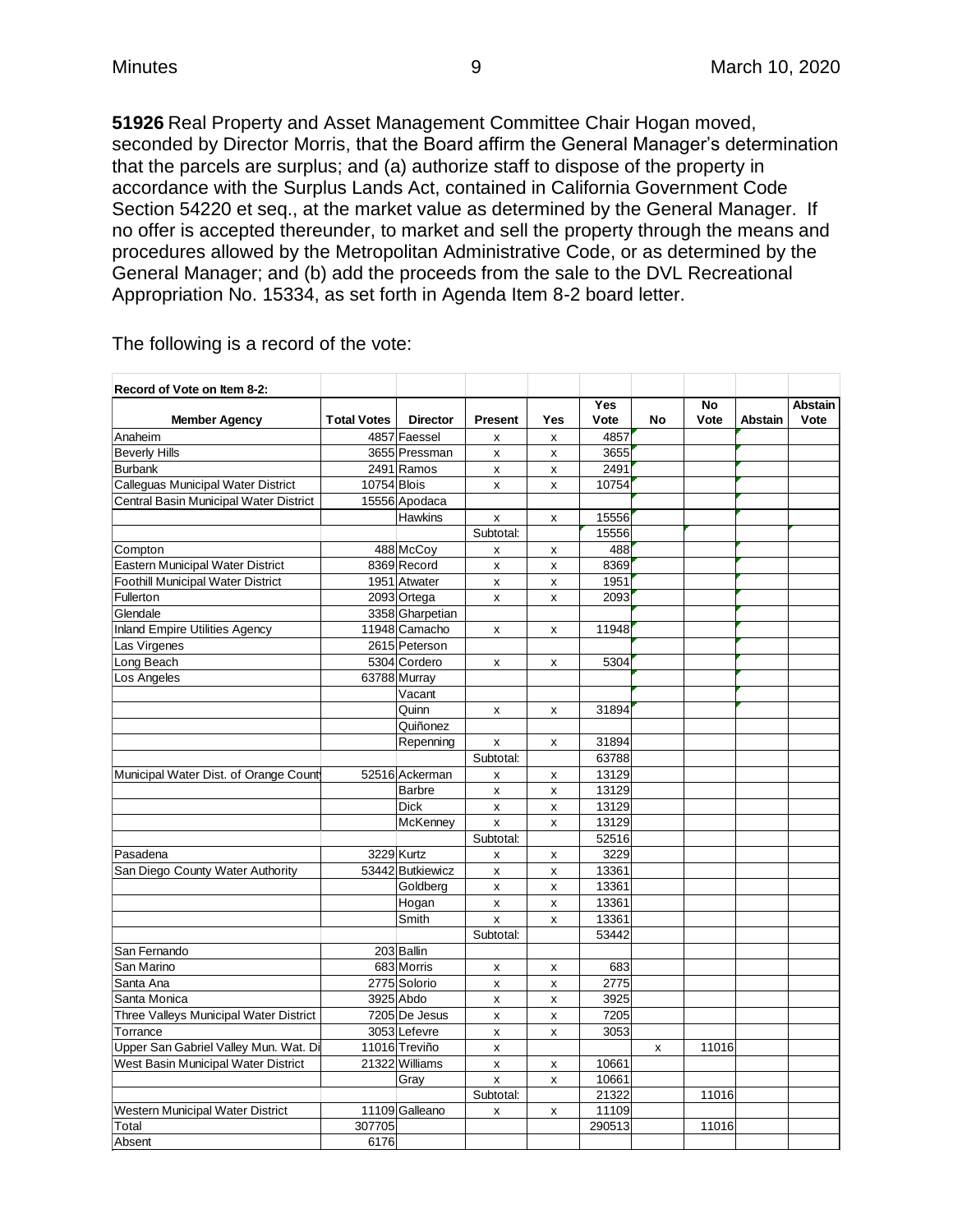The motion to approve Agenda Item 8-2 passed by a vote of 290,513 ayes; 11,016 noes; and 6,176 absent.

**51927** Water Planning and Stewardship Committee Chair Atwater moved, seconded by Director Lefevre, that the Board authorize the General Manager to enter into a five-year contract with Richardson & Company, LLP for the required State Water Project related audit services commencing April 2020, in an amount not-to-exceed \$5.125 million, as set forth in Agenda Item 8-3 board letter.

| Record of Vote on Item 8-3:              |                    |                  |                           |                    |        |           |      |                |                |
|------------------------------------------|--------------------|------------------|---------------------------|--------------------|--------|-----------|------|----------------|----------------|
|                                          |                    |                  |                           |                    | Yes    |           | No   |                | <b>Abstain</b> |
| <b>Member Agency</b>                     | <b>Total Votes</b> | <b>Director</b>  | <b>Present</b>            | Yes                | Vote   | <b>No</b> | Vote | <b>Abstain</b> | Vote           |
| Anaheim                                  |                    | 4857 Faessel     | X                         | x                  | 4857   |           |      |                |                |
| <b>Beverly Hills</b>                     |                    | 3655 Pressman    | $\pmb{\mathsf{x}}$        | X                  | 3655   |           |      |                |                |
| <b>Burbank</b>                           |                    | 2491 Ramos       | x                         | x                  | 2491   |           |      |                |                |
| Calleguas Municipal Water District       | 10754 Blois        |                  | X                         | X                  | 10754  |           |      |                |                |
| Central Basin Municipal Water District   |                    | 15556 Apodaca    |                           |                    |        |           |      |                |                |
|                                          |                    | <b>Hawkins</b>   | X                         | X                  | 15556  |           |      |                |                |
|                                          |                    |                  | Subtotal:                 |                    | 15556  |           |      |                |                |
| Compton                                  |                    | 488 McCoy        | x                         | x                  | 488    |           |      |                |                |
| Eastern Municipal Water District         |                    | 8369 Record      | x                         | X                  | 8369   |           |      |                |                |
| <b>Foothill Municipal Water District</b> |                    | 1951 Atwater     | $\boldsymbol{\mathsf{x}}$ | x                  | 1951   |           |      |                |                |
| Fullerton                                |                    | 2093 Ortega      | x                         | X                  | 2093   |           |      |                |                |
| Glendale                                 |                    | 3358 Gharpetian  |                           |                    |        |           |      |                |                |
| <b>Inland Empire Utilities Agency</b>    |                    | 11948 Camacho    | X                         | x                  | 11948  |           |      |                |                |
| Las Virgenes                             |                    | 2615 Peterson    |                           |                    |        |           |      |                |                |
| Long Beach                               |                    | 5304 Cordero     | X                         | $\mathsf{x}$       | 5304   |           |      |                |                |
| Los Angeles                              |                    | 63788 Murray     |                           |                    |        |           |      |                |                |
|                                          |                    | Vacant           |                           |                    |        |           |      |                |                |
|                                          |                    | Quinn            | X                         | x                  | 31894  |           |      |                |                |
|                                          |                    | Quiñonez         |                           |                    |        |           |      |                |                |
|                                          |                    | Repenning        | X                         | x                  | 31894  |           |      |                |                |
|                                          |                    |                  | Subtotal:                 |                    | 63788  |           |      |                |                |
| Municipal Water Dist. of Orange Count    |                    | 52516 Ackerman   | x                         | x                  | 13129  |           |      |                |                |
|                                          |                    | <b>Barbre</b>    | X                         | X                  | 13129  |           |      |                |                |
|                                          |                    | <b>Dick</b>      | $\mathsf{x}$              | $\pmb{\mathsf{x}}$ | 13129  |           |      |                |                |
|                                          |                    | McKenney         | $\pmb{\times}$            | X                  | 13129  |           |      |                |                |
|                                          |                    |                  | Subtotal:                 |                    | 52516  |           |      |                |                |
| Pasadena                                 |                    | 3229 Kurtz       | X                         | x                  | 3229   |           |      |                |                |
| San Diego County Water Authority         |                    | 53442 Butkiewicz | X                         | x                  | 13361  |           |      |                |                |
|                                          |                    | Goldberg         | $\pmb{\times}$            | X                  | 13361  |           |      |                |                |
|                                          |                    | Hogan            | $\pmb{\mathsf{x}}$        | X                  | 13361  |           |      |                |                |
|                                          |                    | Smith            | $\mathsf{x}$              | X                  | 13361  |           |      |                |                |
|                                          |                    |                  | Subtotal:                 |                    | 53442  |           |      |                |                |
| San Fernando                             |                    | 203 Ballin       |                           |                    |        |           |      |                |                |
| San Marino                               |                    | 683 Morris       | х                         | x                  | 683    |           |      |                |                |
| Santa Ana                                |                    | 2775 Solorio     | $\pmb{\mathsf{x}}$        | X                  | 2775   |           |      |                |                |
| Santa Monica                             |                    | 3925 Abdo        | X                         | x                  | 3925   |           |      |                |                |
| Three Valleys Municipal Water District   |                    | 7205 De Jesus    | X                         | X                  | 7205   |           |      |                |                |
| Torrance                                 |                    | 3053 Lefevre     | X                         | X                  | 3053   |           |      |                |                |
| Upper San Gabriel Valley Mun. Wat. Di    |                    | 11016 Treviño    | $\pmb{\mathsf{x}}$        | X                  | 11016  |           |      |                |                |
| West Basin Municipal Water District      |                    | 21322 Williams   | x                         | X                  | 10661  |           |      |                |                |
|                                          |                    | Gray             | $\pmb{\mathsf{x}}$        | X                  | 10661  |           |      |                |                |
|                                          |                    |                  | Subtotal:                 |                    | 21322  |           |      |                |                |
| Western Municipal Water District         |                    | 11109 Galleano   | $\pmb{\mathsf{x}}$        | x                  | 11109  |           |      |                |                |
| Total                                    | 307705             |                  |                           |                    | 301529 |           |      |                |                |
| Absent                                   | 6176               |                  |                           |                    |        |           |      |                |                |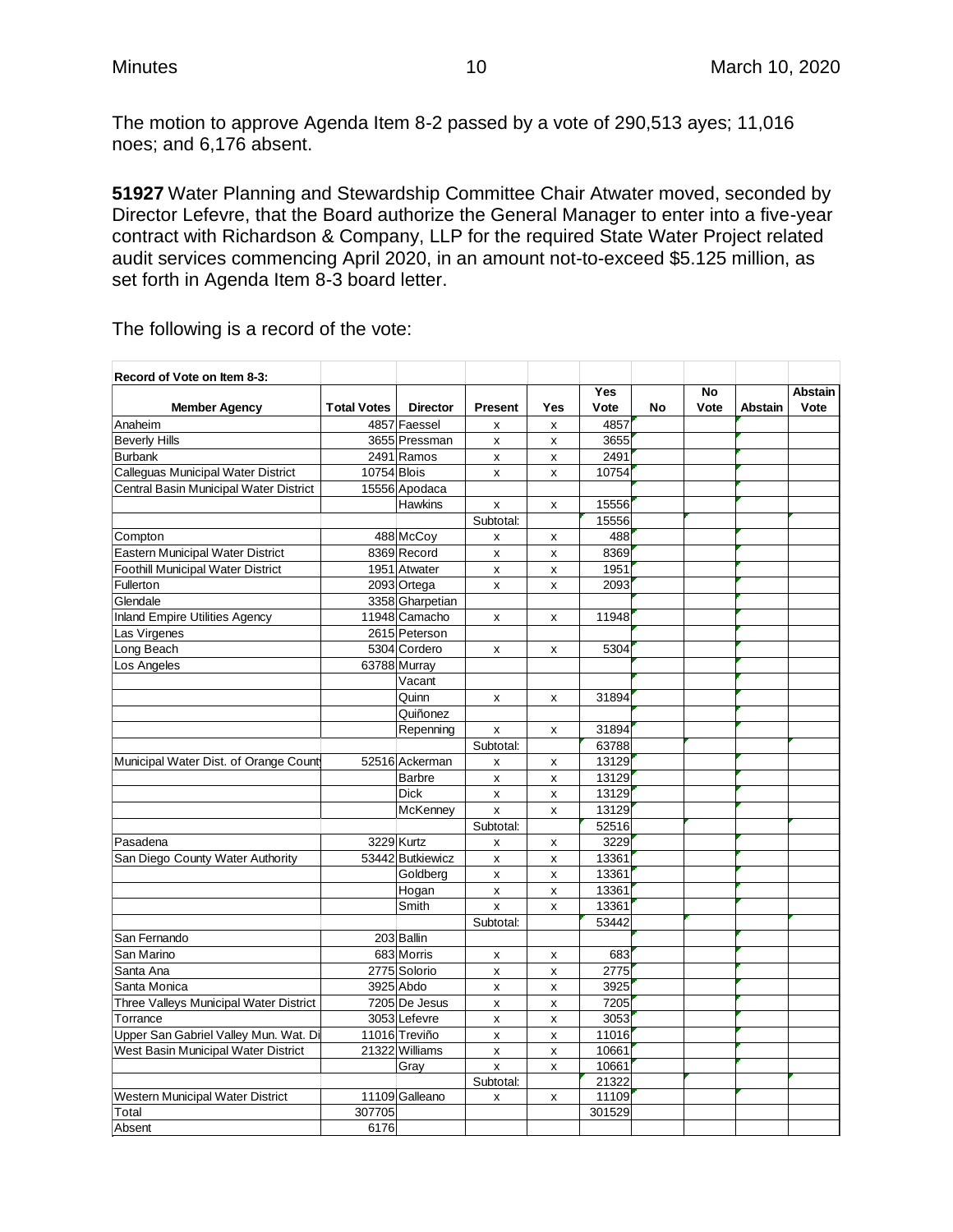$\sim$ 

 $\sim$ 

The motion to approve Agenda Item 8-3 passed by a vote of 301,529 ayes, and 6,176 absent.

**51928** Legal and Claims Committee Chair McKenney moved, seconded by Director Morris, that the Board authorize the General Counsel to increase the amount payable under its contract with Hanson Bridgett LLP by \$100,000 to an amount not-to-exceed \$300,000, as set forth in Agenda Item 8-4 board letter.

| Record of Vote on Item 8-4:              |                    |                  |                    |     |        |    |      |                |                |
|------------------------------------------|--------------------|------------------|--------------------|-----|--------|----|------|----------------|----------------|
|                                          |                    |                  |                    |     | Yes    |    | No   |                | <b>Abstain</b> |
| <b>Member Agency</b>                     | <b>Total Votes</b> | <b>Director</b>  | <b>Present</b>     | Yes | Vote   | No | Vote | <b>Abstain</b> | Vote           |
| Anaheim                                  |                    | 4857 Faessel     | X                  | x   | 4857   |    |      |                |                |
| <b>Beverly Hills</b>                     |                    | 3655 Pressman    | x                  | x   | 3655   |    |      |                |                |
| <b>Burbank</b>                           |                    | 2491 Ramos       | $\pmb{\mathsf{x}}$ | X   | 2491   |    |      |                |                |
| Calleguas Municipal Water District       | 10754 Blois        |                  | X                  | X   | 10754  |    |      |                |                |
| Central Basin Municipal Water District   |                    | 15556 Apodaca    |                    |     |        |    |      |                |                |
|                                          |                    | <b>Hawkins</b>   | x                  | x   | 15556  |    |      |                |                |
|                                          |                    |                  | Subtotal:          |     | 15556  |    |      |                |                |
| Compton                                  |                    | 488 McCoy        | X                  | x   | 488    |    |      |                |                |
| Eastern Municipal Water District         |                    | 8369 Record      | X                  | x   | 8369   |    |      |                |                |
| <b>Foothill Municipal Water District</b> |                    | 1951 Atwater     | x                  | X   | 1951   |    |      |                |                |
| Fullerton                                |                    | 2093 Ortega      | X                  | X   | 2093   |    |      |                |                |
| Glendale                                 |                    | 3358 Gharpetian  |                    |     |        |    |      |                |                |
| <b>Inland Empire Utilities Agency</b>    |                    | 11948 Camacho    | X                  | x   | 11948  |    |      |                |                |
| Las Virgenes                             |                    | 2615 Peterson    |                    |     |        |    |      |                |                |
| Long Beach                               |                    | 5304 Cordero     | X                  | x   | 5304   |    |      |                |                |
| Los Angeles                              |                    | 63788 Murray     |                    |     |        |    |      |                |                |
|                                          |                    | Vacant           |                    |     |        |    |      |                |                |
|                                          |                    | Quinn            | X                  | x   | 31894  |    |      |                |                |
|                                          |                    | Quiñonez         |                    |     |        |    |      |                |                |
|                                          |                    | Repenning        | $\pmb{\mathsf{x}}$ | x   | 31894  |    |      |                |                |
|                                          |                    |                  | Subtotal:          |     | 63788  |    |      |                |                |
| Municipal Water Dist. of Orange Count    |                    | 52516 Ackerman   | X                  | x   | 13129  |    |      |                |                |
|                                          |                    | <b>Barbre</b>    | x                  | X   | 13129  |    |      |                |                |
|                                          |                    | <b>Dick</b>      | $\pmb{\mathsf{x}}$ | X   | 13129  |    |      |                |                |
|                                          |                    | McKenney         | X                  | X   | 13129  |    |      |                |                |
|                                          |                    |                  | Subtotal:          |     | 52516  |    |      |                |                |
| Pasadena                                 |                    | 3229 Kurtz       | x                  | X   | 3229   |    |      |                |                |
| San Diego County Water Authority         |                    | 53442 Butkiewicz | X                  | X   | 13361  |    |      |                |                |
|                                          |                    | Goldberg         | $\pmb{\times}$     | X   | 13361  |    |      |                |                |
|                                          |                    | Hogan            | x                  | X   | 13361  |    |      |                |                |
|                                          |                    | Smith            | $\pmb{\times}$     | X   | 13361  |    |      |                |                |
|                                          |                    |                  | Subtotal:          |     | 53442  |    |      |                |                |
| San Fernando                             |                    | 203 Ballin       |                    |     |        |    |      |                |                |
| San Marino                               |                    | 683 Morris       | X                  | X   | 683    |    |      |                |                |
| Santa Ana                                |                    | 2775 Solorio     | x                  | X   | 2775   |    |      |                |                |
| Santa Monica                             |                    | 3925 Abdo        | $\pmb{\mathsf{x}}$ | X   | 3925   |    |      |                |                |
| Three Valleys Municipal Water District   |                    | 7205 De Jesus    | $\pmb{\times}$     | X   | 7205   |    |      |                |                |
| Torrance                                 |                    | 3053 Lefevre     | $\pmb{\times}$     | X   | 3053   |    |      |                |                |
| Upper San Gabriel Valley Mun. Wat. Di    |                    | 11016 Treviño    | x                  | X   | 11016  |    |      |                |                |
| West Basin Municipal Water District      |                    | 21322 Williams   | x                  | X   | 10661  |    |      |                |                |
|                                          |                    | Gray             | $\mathsf{x}$       | x   | 10661  |    |      |                |                |
|                                          |                    |                  | Subtotal:          |     | 21322  |    |      |                |                |
| Western Municipal Water District         |                    | 11109 Galleano   | X                  | X   | 11109  |    |      |                |                |
| Total                                    | 307705             |                  |                    |     | 301529 |    |      |                |                |
| Absent                                   | 6176               |                  |                    |     |        |    |      |                |                |

#### The following is a record of the vote:

The motion to approve Agenda Item 8-4 passed by a vote of 301,529 ayes; and 6,176 absent.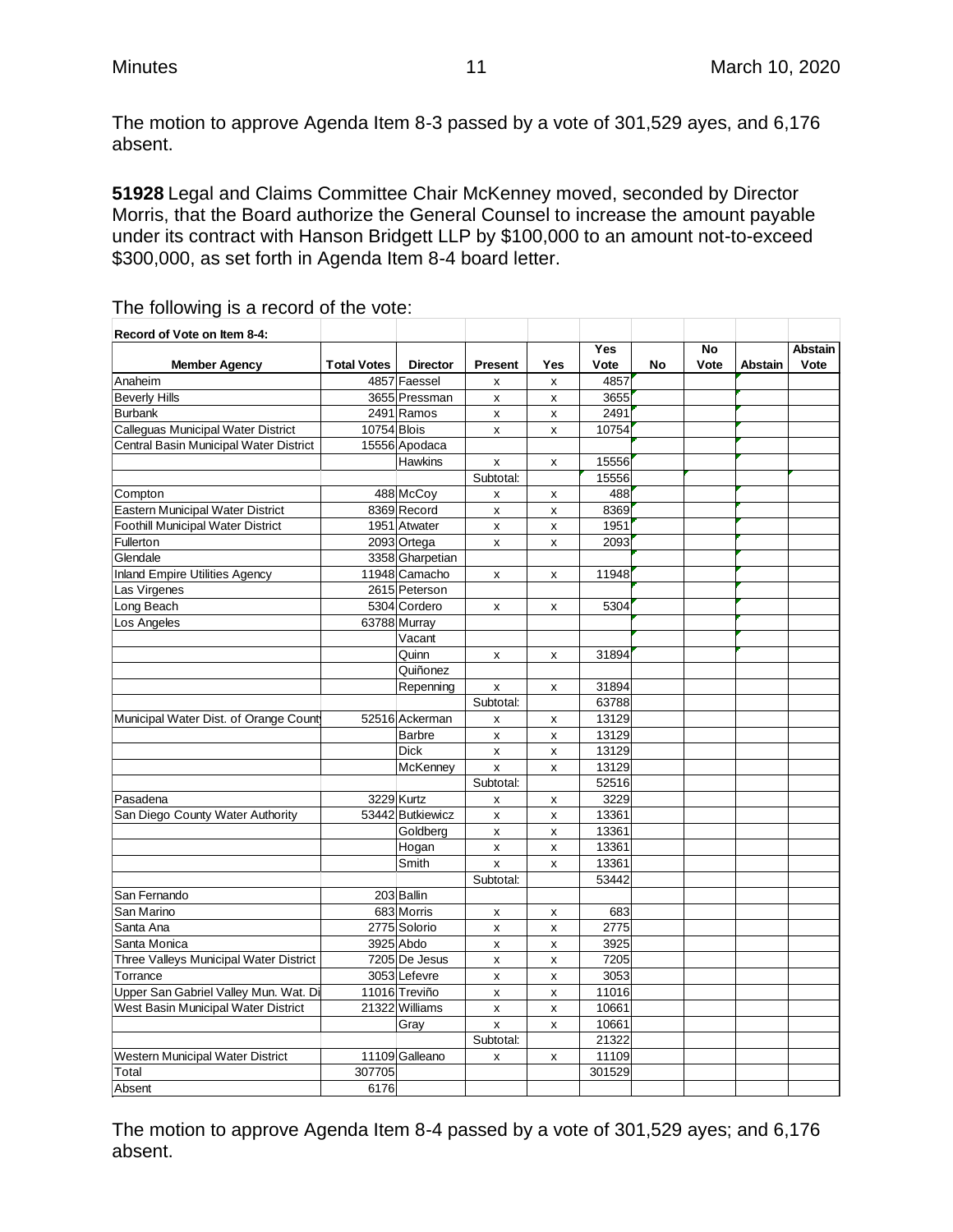**51929** Legal and Claims Committee Chair McKenney moved, seconded by Director Treviño, that the Board authorize the General Counsel to increase the amount payable under its agreement with Olson Remcho LLP by \$50,000 to a maximum not-to-exceed \$350,000, as set forth in Agenda Item 8-5 board letter.

| Record of Vote on Item 8-5:              |                    |                  |                |     |        |    |      |                |         |
|------------------------------------------|--------------------|------------------|----------------|-----|--------|----|------|----------------|---------|
|                                          |                    |                  |                |     | Yes    |    | No   |                | Abstain |
| <b>Member Agency</b>                     | <b>Total Votes</b> | <b>Director</b>  | <b>Present</b> | Yes | Vote   | No | Vote | <b>Abstain</b> | Vote    |
| Anaheim                                  |                    | 4857 Faessel     | X              | x   | 4857   |    |      |                |         |
| <b>Beverly Hills</b>                     |                    | 3655 Pressman    | x              | x   | 3655   |    |      |                |         |
| <b>Burbank</b>                           |                    | 2491 Ramos       | x              | x   | 2491   |    |      |                |         |
| Calleguas Municipal Water District       | 10754 Blois        |                  | $\mathsf{x}$   | X   | 10754  |    |      |                |         |
| Central Basin Municipal Water District   |                    | 15556 Apodaca    |                |     |        |    |      |                |         |
|                                          |                    | Hawkins          | x              | x   | 15556  |    |      |                |         |
|                                          |                    |                  | Subtotal:      |     | 15556  |    |      |                |         |
| Compton                                  |                    | 488 McCoy        | X              | x   | 488    |    |      |                |         |
| Eastern Municipal Water District         |                    | 8369 Record      | X              | X   | 8369   |    |      |                |         |
| <b>Foothill Municipal Water District</b> |                    | 1951 Atwater     | x              | x   | 1951   |    |      |                |         |
| Fullerton                                |                    | 2093 Ortega      | X              | X   | 2093   |    |      |                |         |
| Glendale                                 |                    | 3358 Gharpetian  |                |     |        |    |      |                |         |
| <b>Inland Empire Utilities Agency</b>    |                    | 11948 Camacho    | X              | X   | 11948  |    |      |                |         |
| Las Virgenes                             |                    | 2615 Peterson    |                |     |        |    |      |                |         |
| Long Beach                               |                    | 5304 Cordero     | X              | X   | 5304   |    |      |                |         |
| Los Angeles                              |                    | 63788 Murray     |                |     |        |    |      |                |         |
|                                          |                    | Vacant           |                |     |        |    |      |                |         |
|                                          |                    | Quinn            | x              | x   | 31894  |    |      |                |         |
|                                          |                    | Quiñonez         |                |     |        |    |      |                |         |
|                                          |                    | Repenning        | x              | x   | 31894  |    |      |                |         |
|                                          |                    |                  | Subtotal:      |     | 63788  |    |      |                |         |
| Municipal Water Dist. of Orange Count    |                    | 52516 Ackerman   | X              | x   | 13129  |    |      |                |         |
|                                          |                    | <b>Barbre</b>    | X              | x   | 13129  |    |      |                |         |
|                                          |                    | <b>Dick</b>      | X              | x   | 13129  |    |      |                |         |
|                                          |                    | McKenney         | X              | X   | 13129  |    |      |                |         |
|                                          |                    |                  | Subtotal:      |     | 52516  |    |      |                |         |
| Pasadena                                 |                    | 3229 Kurtz       | x              | x   | 3229   |    |      |                |         |
| San Diego County Water Authority         |                    | 53442 Butkiewicz | x              | x   | 13361  |    |      |                |         |
|                                          |                    | Goldberg         | x              | X   | 13361  |    |      |                |         |
|                                          |                    | Hogan            | x              | X   | 13361  |    |      |                |         |
|                                          |                    | Smith            | $\mathbf{x}$   | x   | 13361  |    |      |                |         |
|                                          |                    |                  | Subtotal:      |     | 53442  |    |      |                |         |
| San Fernando                             |                    | 203 Ballin       |                |     |        |    |      |                |         |
| San Marino                               |                    | 683 Morris       | x              | x   | 683    |    |      |                |         |
| Santa Ana                                |                    | 2775 Solorio     | X              | x   | 2775   |    |      |                |         |
| Santa Monica                             |                    | 3925 Abdo        | X              | X   | 3925   |    |      |                |         |
| Three Valleys Municipal Water District   |                    | 7205 De Jesus    | x              | x   | 7205   |    |      |                |         |
| Torrance                                 |                    | 3053 Lefevre     | X              | X   | 3053   |    |      |                |         |
| Upper San Gabriel Valley Mun. Wat. Di    |                    | 11016 Treviño    | x              | X   | 11016  |    |      |                |         |
| West Basin Municipal Water District      |                    | 21322 Williams   | X              | x   | 10661  |    |      |                |         |
|                                          |                    | Gray             | X              | X   | 10661  |    |      |                |         |
|                                          |                    |                  | Subtotal:      |     | 21322  |    |      |                |         |
| Western Municipal Water District         |                    | 11109 Galleano   | x              | X   | 11109  |    |      |                |         |
| Total                                    | 307705             |                  |                |     | 301529 |    |      |                |         |
| Absent                                   | 6176               |                  |                |     |        |    |      |                |         |

The following is a record of the vote:

The motion to approve Agenda Item 8-5 passed by a vote of 301,529 ayes, and 6,176 absent.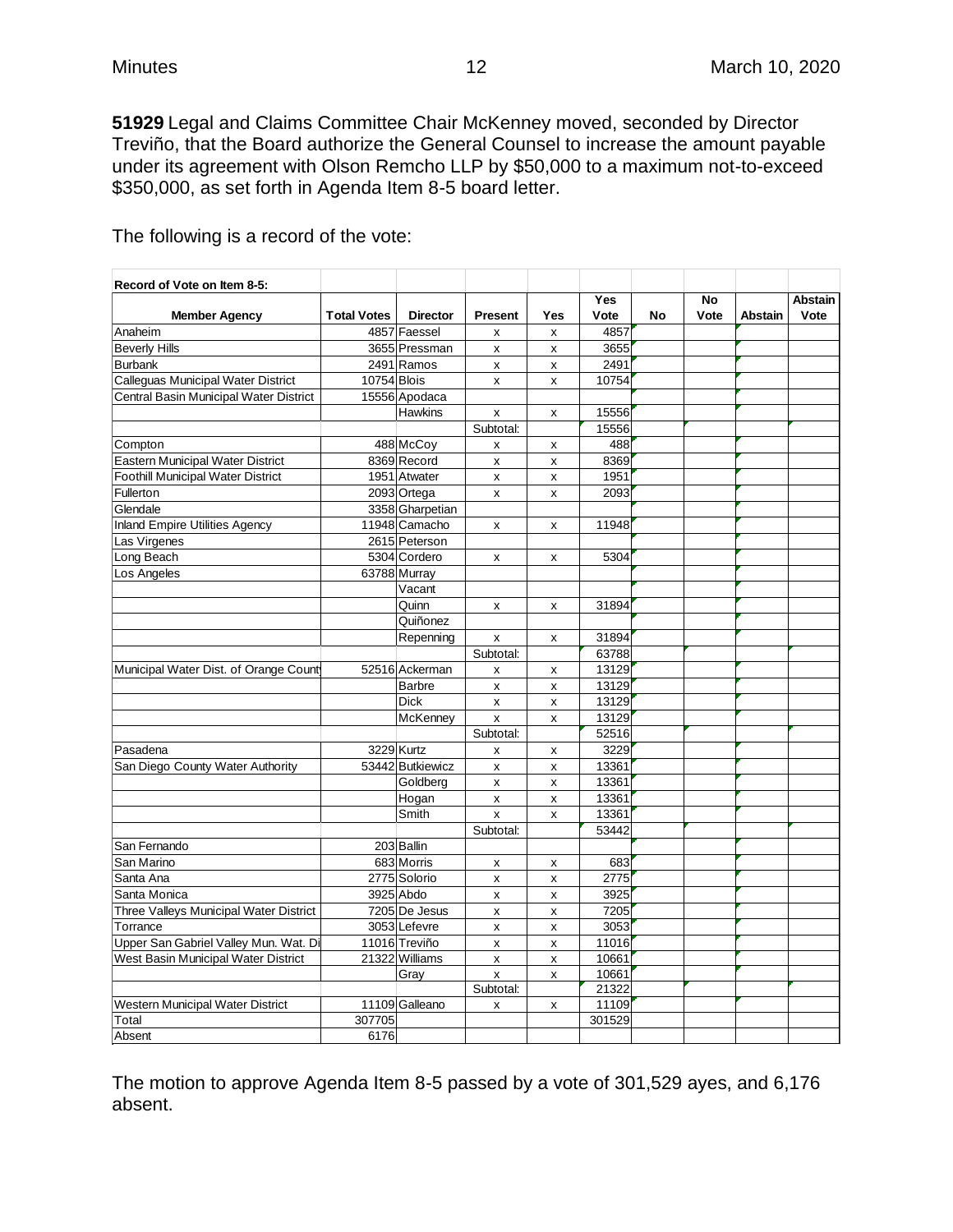**51930** Legal and Claims Committee Chair McKenney moved, seconded by Director Smith, that the Board approve amendments to the Metropolitan Water District Administrative Code to conform its public contracting provisions to current law and practices, as set forth in Attachment 2 of the board letter 8-6.

| Record of Vote on Item 8-6:              |                    |                  |                    |              |            |    |      |                |         |
|------------------------------------------|--------------------|------------------|--------------------|--------------|------------|----|------|----------------|---------|
|                                          |                    |                  |                    |              | <b>Yes</b> |    | No   |                | Abstain |
| <b>Member Agency</b>                     | <b>Total Votes</b> | <b>Director</b>  | <b>Present</b>     | Yes          | Vote       | No | Vote | <b>Abstain</b> | Vote    |
| Anaheim                                  |                    | 4857 Faessel     | x                  | X            | 4857       |    |      |                |         |
| <b>Beverly Hills</b>                     |                    | 3655 Pressman    | x                  | x            | 3655       |    |      |                |         |
| <b>Burbank</b>                           |                    | 2491 Ramos       | x                  | x            | 2491       |    |      |                |         |
| Calleguas Municipal Water District       | 10754 Blois        |                  | $\mathsf{x}$       | $\mathbf{x}$ | 10754      |    |      |                |         |
| Central Basin Municipal Water District   |                    | 15556 Apodaca    |                    |              |            |    |      |                |         |
|                                          |                    | Hawkins          | X                  | X            | 15556      |    |      |                |         |
|                                          |                    |                  | Subtotal:          |              | 15556      |    |      |                |         |
| Compton                                  |                    | 488 McCoy        | x                  | x            | 488        |    |      |                |         |
| <b>Eastern Municipal Water District</b>  |                    | 8369 Record      | $\pmb{\mathsf{x}}$ | X            | 8369       |    |      |                |         |
| <b>Foothill Municipal Water District</b> |                    | 1951 Atwater     | X                  | x            | 1951       |    |      |                |         |
| Fullerton                                |                    | 2093 Ortega      | $\pmb{\mathsf{x}}$ | X            | 2093       |    |      |                |         |
| Glendale                                 |                    | 3358 Gharpetian  |                    |              |            |    |      |                |         |
| <b>Inland Empire Utilities Agency</b>    |                    | 11948 Camacho    | X                  | X            | 11948      |    |      |                |         |
| Las Virgenes                             |                    | 2615 Peterson    |                    |              |            |    |      |                |         |
| Long Beach                               |                    | 5304 Cordero     | X                  | X            | 5304       |    |      |                |         |
| Los Angeles                              |                    | 63788 Murray     |                    |              |            |    |      |                |         |
|                                          |                    | Vacant           |                    |              |            |    |      |                |         |
|                                          |                    | Quinn            | X                  | x            | 31894      |    |      |                |         |
|                                          |                    | Quiñonez         |                    |              |            |    |      |                |         |
|                                          |                    | Repenning        | X                  | x            | 31894      |    |      |                |         |
|                                          |                    |                  | Subtotal:          |              | 63788      |    |      |                |         |
| Municipal Water Dist. of Orange Count    |                    | 52516 Ackerman   | $\pmb{\mathsf{x}}$ | X            | 13129      |    |      |                |         |
|                                          |                    | Barbre           | $\pmb{\mathsf{x}}$ | x            | 13129      |    |      |                |         |
|                                          |                    | <b>Dick</b>      | x                  | x            | 13129      |    |      |                |         |
|                                          |                    | McKenney         | $\pmb{\mathsf{x}}$ | X            | 13129      |    |      |                |         |
|                                          |                    |                  | Subtotal:          |              | 52516      |    |      |                |         |
| Pasadena                                 |                    | 3229 Kurtz       | X                  | x            | 3229       |    |      |                |         |
| San Diego County Water Authority         |                    | 53442 Butkiewicz | X                  | x            | 13361      |    |      |                |         |
|                                          |                    | Goldberg         | x                  | x            | 13361      |    |      |                |         |
|                                          |                    | Hogan            | X                  | X            | 13361      |    |      |                |         |
|                                          |                    | Smith            | $\mathbf{x}$       | X            | 13361      |    |      |                |         |
|                                          |                    |                  | Subtotal:          |              | 53442      |    |      |                |         |
| San Fernando                             |                    | 203 Ballin       |                    |              |            |    |      |                |         |
| San Marino                               |                    | 683 Morris       | X                  | x            | 683        |    |      |                |         |
| Santa Ana                                |                    | 2775 Solorio     | x                  | x            | 2775       |    |      |                |         |
| Santa Monica                             |                    | 3925 Abdo        | $\pmb{\mathsf{x}}$ | x            | 3925       |    |      |                |         |
| Three Valleys Municipal Water District   |                    | 7205 De Jesus    | X                  | x            | 7205       |    |      |                |         |
| Torrance                                 |                    | 3053 Lefevre     | $\pmb{\mathsf{x}}$ | X            | 3053       |    |      |                |         |
| Upper San Gabriel Valley Mun. Wat. Di    |                    | 11016 Treviño    | x                  | X            | 11016      |    |      |                |         |
| West Basin Municipal Water District      |                    | 21322 Williams   | X                  | X            | 10661      |    |      |                |         |
|                                          |                    | Gray             | $\pmb{\mathsf{x}}$ | X            | 10661      |    |      |                |         |
|                                          |                    |                  | Subtotal:          |              | 21322      |    |      |                |         |
| Western Municipal Water District         |                    | 11109 Galleano   | x                  | x            | 11109      |    |      |                |         |
| Total                                    | 307705             |                  |                    |              | 301529     |    |      |                |         |
| Absent                                   | 6176               |                  |                    |              |            |    |      |                |         |

The following is a record of the vote:

The motion to approve Agenda Item 8-6 passed by a vote of 301,529 ayes, and 6,176 absent.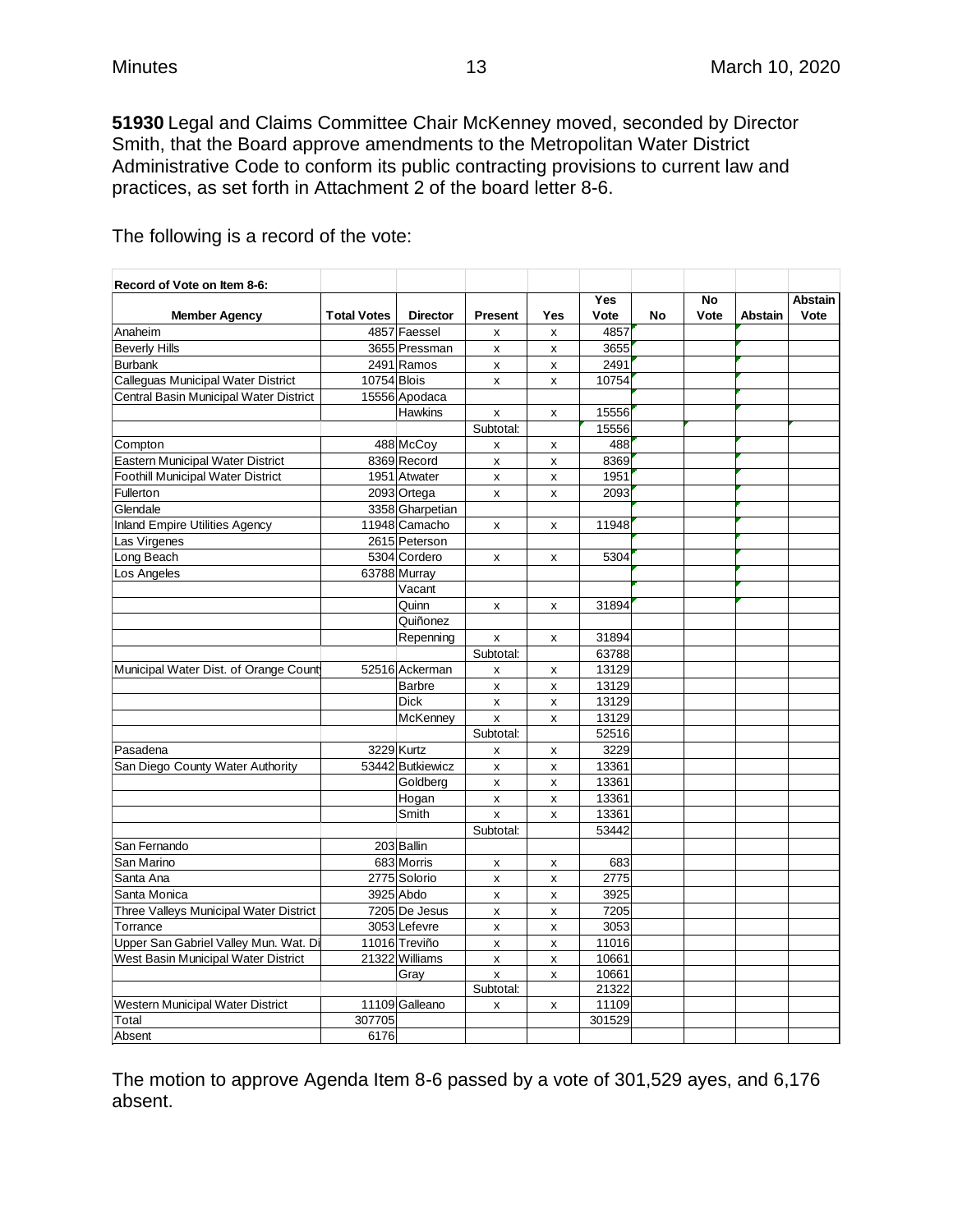**51931** Legal and Claims Committee Chair McKenney moved, seconded by Director Treviño, that the Board authorize an increase of maximum amount payable under contract with (1) Theodora Oringher PC for legal services by \$600,000 to an amount not to exceed \$700,000; and (2) Pacific Consultants Construction, Inc. for consulting services by \$50,000 to an amount not to exceed \$150,000, as set forth in Agenda Item 8-7 board letter.

The following is a record of the vote:

| Record of Vote on Item 8-7:              |                    |                  |                         |     |        |    |           |                |                |
|------------------------------------------|--------------------|------------------|-------------------------|-----|--------|----|-----------|----------------|----------------|
|                                          |                    |                  |                         |     | Yes    |    | <b>No</b> |                | <b>Abstain</b> |
| <b>Member Agency</b>                     | <b>Total Votes</b> | <b>Director</b>  | <b>Present</b>          | Yes | Vote   | No | Vote      | <b>Abstain</b> | Vote           |
| Anaheim                                  |                    | 4857 Faessel     | x                       | x   | 4857   |    |           |                |                |
| <b>Beverly Hills</b>                     |                    | 3655 Pressman    | X                       | x   | 3655   |    |           |                |                |
| <b>Burbank</b>                           |                    | 2491 Ramos       | X                       | X   | 2491   |    |           |                |                |
| Calleguas Municipal Water District       | 10754 Blois        |                  | X                       | X   | 10754  |    |           |                |                |
| Central Basin Municipal Water District   |                    | 15556 Apodaca    |                         |     |        |    |           |                |                |
|                                          |                    | Hawkins          | X                       | x   | 15556  |    |           |                |                |
|                                          |                    |                  | Subtotal:               |     | 15556  |    |           |                |                |
| Compton                                  |                    | 488 McCoy        | x                       | x   | 488    |    |           |                |                |
| <b>Eastern Municipal Water District</b>  |                    | 8369 Record      | $\pmb{\mathsf{x}}$      | x   | 8369   |    |           |                |                |
| <b>Foothill Municipal Water District</b> |                    | 1951 Atwater     | X                       | X   | 1951   |    |           |                |                |
| Fullerton                                |                    | 2093 Ortega      | x                       | x   | 2093   |    |           |                |                |
| Glendale                                 |                    | 3358 Gharpetian  |                         |     |        |    |           |                |                |
| <b>Inland Empire Utilities Agency</b>    |                    | 11948 Camacho    | X                       | x   | 11948  |    |           |                |                |
| Las Virgenes                             |                    | 2615 Peterson    |                         |     |        |    |           |                |                |
| Long Beach                               |                    | 5304 Cordero     | X                       | X   | 5304   |    |           |                |                |
| Los Angeles                              |                    | 63788 Murray     |                         |     |        |    |           |                |                |
|                                          |                    | Vacant           |                         |     |        |    |           |                |                |
|                                          |                    | Quinn            | X                       | x   | 31894  |    |           |                |                |
|                                          |                    | Quiñonez         |                         |     |        |    |           |                |                |
|                                          |                    | Repenning        | X                       | x   | 31894  |    |           |                |                |
|                                          |                    |                  | Subtotal:               |     | 63788  |    |           |                |                |
| Municipal Water Dist. of Orange Count    |                    | 52516 Ackerman   | X                       | x   | 13129  |    |           |                |                |
|                                          |                    | <b>Barbre</b>    | X                       | X   | 13129  |    |           |                |                |
|                                          |                    | <b>Dick</b>      | X                       | X   | 13129  |    |           |                |                |
|                                          |                    | McKenney         | $\overline{\mathsf{x}}$ | X   | 13129  |    |           |                |                |
|                                          |                    |                  | Subtotal:               |     | 52516  |    |           |                |                |
| Pasadena                                 |                    | 3229 Kurtz       | X                       | x   | 3229   |    |           |                |                |
| San Diego County Water Authority         |                    | 53442 Butkiewicz | x                       | x   | 13361  |    |           |                |                |
|                                          |                    | Goldberg         | $\pmb{\mathsf{x}}$      | x   | 13361  |    |           |                |                |
|                                          |                    | Hogan            | x                       | x   | 13361  |    |           |                |                |
|                                          |                    | Smith            | X                       | x   | 13361  |    |           |                |                |
|                                          |                    |                  | Subtotal:               |     | 53442  |    |           |                |                |
| San Fernando                             |                    | 203 Ballin       |                         |     |        |    |           |                |                |
| San Marino                               |                    | 683 Morris       | X                       | x   | 683    |    |           |                |                |
| Santa Ana                                |                    | 2775 Solorio     | X                       | x   | 2775   |    |           |                |                |
| Santa Monica                             |                    | 3925 Abdo        | X                       | x   | 3925   |    |           |                |                |
| Three Valleys Municipal Water District   |                    | 7205 De Jesus    | X                       | x   | 7205   |    |           |                |                |
| Torrance                                 |                    | 3053 Lefevre     | X                       | X   | 3053   |    |           |                |                |
| Upper San Gabriel Valley Mun. Wat. Di    |                    | 11016 Treviño    | x                       | x   | 11016  |    |           |                |                |
| West Basin Municipal Water District      |                    | 21322 Williams   | $\mathsf{x}$            | x   | 10661  |    |           |                |                |
|                                          |                    | Gray             | $\pmb{\mathsf{x}}$      | x   | 10661  |    |           |                |                |
|                                          |                    |                  | Subtotal:               |     | 21322  |    |           |                |                |
| Western Municipal Water District         |                    | 11109 Galleano   | x                       | x   | 11109  |    |           |                |                |
| Total                                    | 307705             |                  |                         |     | 301529 |    |           |                |                |
| Absent                                   | 6176               |                  |                         |     |        |    |           |                |                |

The motion to approve Agenda Item 8-7 passed by a vote of 301,529 ayes, and 6,176 absent.